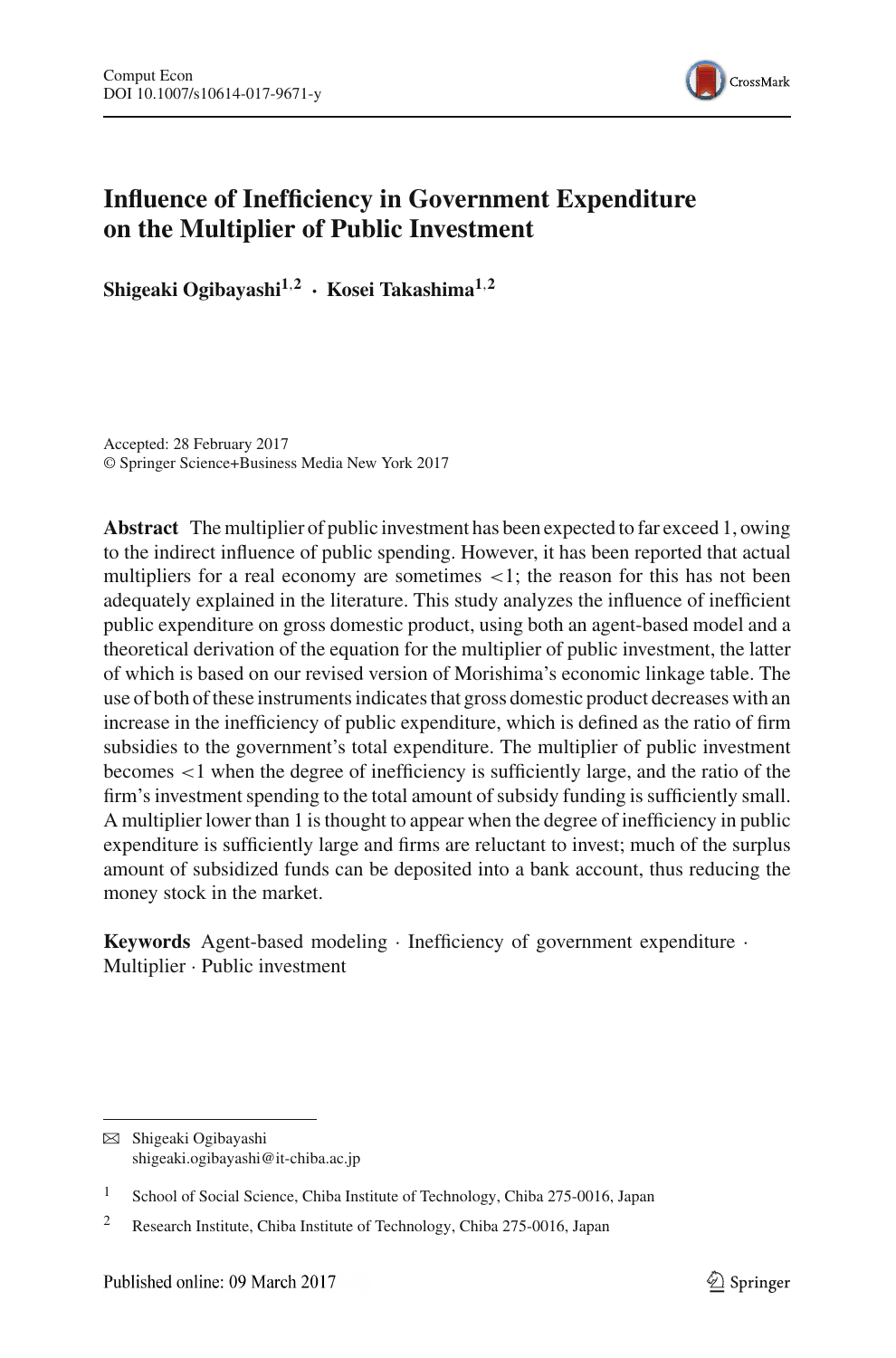# **1 Introduction**

There has been widespread interest in the economic influences of fiscal policy, especially since the great recession of 2007–2009 [\(Whalen and Reichling 2015](#page-28-0)). In promoting an economy while reducing government deficits, much attention has been paid to understanding how fiscal policy affects the economy; this attention has been reflected [in](#page-28-0) [the](#page-28-0) [ongoing](#page-28-0) [debate](#page-28-0) [over](#page-28-0) [the](#page-28-0) [size](#page-28-0) [of](#page-28-0) [the](#page-28-0) [fiscal](#page-28-0) [multiplier](#page-28-0) [\(](#page-28-0)Whalen and Reichling [2015\)](#page-28-0).

According to traditional economic theory, the multiplier of public investment has been defined as the inverse of the marginal propensity to save [\(Krugman and Wells](#page-27-0) [2009\)](#page-27-0). It is also well known, however, that the actual multiplier of public investment is much [smaller](#page-27-2) [than](#page-27-2) [that](#page-27-2) [which](#page-27-2) [theory](#page-27-2) [predicts](#page-27-2) [\(Baum et al. 2012](#page-27-1)[;](#page-27-2) Bruckner and Tuladhar [2010;](#page-27-2) [Murata et al. 2005](#page-27-3); [OECD 2009](#page-27-4); [Perroti 2004;](#page-27-5) [Sugimoto 2008](#page-27-6)). The multiplier of an actual system is generally estimated through the use of three methods: the use of macroeconometric forecasting models, time-series models, and dynamic stochastic general equilibrium models [\(Whalen and Reichling 2015\)](#page-28-0). Although estimated values vary greatly, it is widely recognized that the multiplier can be <1, or even negative in some cases [\(Baum et al. 2012;](#page-27-1) [Bruckner and Tuladhar 2010;](#page-27-2) [OECD](#page-27-4) [2009;](#page-27-4) [Perroti 2004](#page-27-5); [Sugimoto 2008\)](#page-27-6). For example, [Sugimoto](#page-27-6) [\(2008](#page-27-6)) estimated the multiplier of public investment in the Japanese economy and reported that the average multiplier for the 1955–2011 period ranged from 0.76 to 1.38. [Perroti](#page-27-5) [\(2004\)](#page-27-5) estimated multipliers of public investment for five advanced countries and reported that the estimated multipliers ranged between  $-0.88$  and 5.46, thus indicating that the multiplier can be not only <1 but also negative. This discrepancy has been partially explained in the literature as stemming from the influences of other factors, such as taxation and transfer payments to households [\(Krugman and Wells 2009](#page-27-0)).

In addition, [Morishima](#page-27-7) [\(1984](#page-27-7)) derived an equation with which to obtain the multiplier of public investment, based on reasonable assumptions under which the multiplier can be as low as 1.45, thus indicating that the multiplier is also affected by the ratio of imports and firms' ways of distributing earnings surpluses, among other things. However, these factors cannot on their own explain why the multiplier can be <1. Bruckner et al. [\(Bruckner and Tuladhar 2010](#page-27-2)) studied the multiplier of the Japanese economy and discussed the influences of such factors that contribute to the low multipliers as the inefficient allocation of public investment, overinvestment and high capital stock that leads to low marginal productivity, and the influence of crowding out. However, the most responsible factor among them has not been specified because of a lack of evidence. Although there have been many arguments on this matter [\(Baum et al.](#page-27-1) [2012;](#page-27-1) [Bruckner and Tuladhar 2010](#page-27-2); [OECD 2009;](#page-27-4) [Perroti 2004](#page-27-5); [Whalen and Reichling](#page-28-0)  $2015$ ), there is still no conclusive consensus as to why the multiplier might be  $\leq 1$ . In this sense, there has been a dearth of research that quantitatively explains why actual multipliers may sometimes be  $<$ 1, or even negative.

One interesting study is that of [Perroti](#page-27-5) [\(2004\)](#page-27-5), who pointed out that public investment might be particularly prone to political pressure and loaded with so-called pork-barrel projects that have no economic rationale. In more extreme cases, this can foster downright corruption and rent-seeking activities [\(Perroti 2004\)](#page-27-5). Although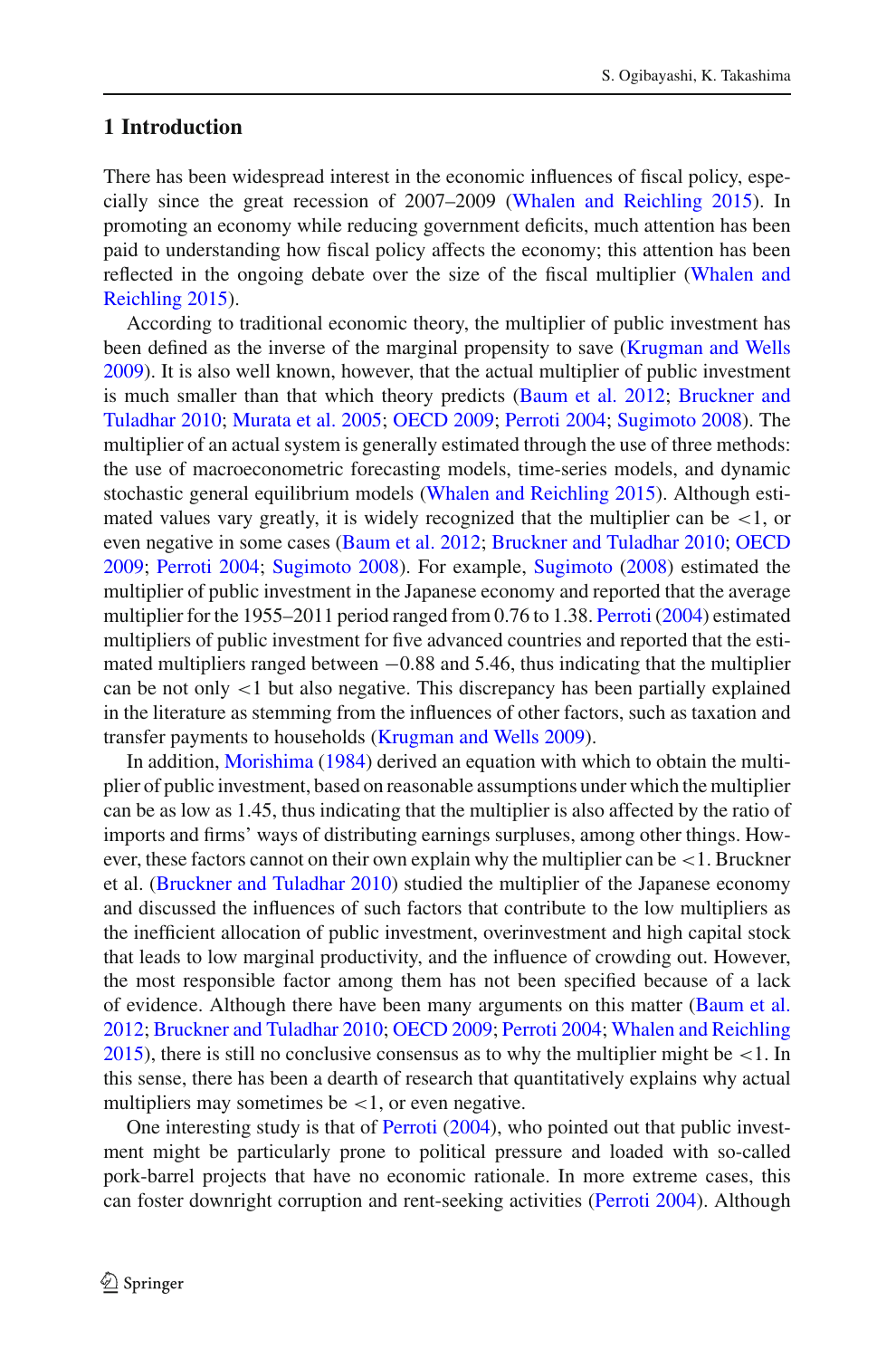this explanation seems reasonable, his idea is not supported by the results of any quantitative analysis.

Meanwhile, agent-based modeling (ABM) is a sound approach for studying why the multiplier of public investment might be  $\lt 1$ , because it is a bottom-up approach in the sense that macro phenomena emerge in an artificial system modeled on a computer as a result of interactions between agents in a way similar to that of an actual system, and therefore, ABM can deal with heterogeneity, individual agents' bounded rationality, and non-equilibrium dynamics in social systems. One criticism of ABM relates to the validation of ABM and points out that the macro phenomenon that emerges in ABM is insensitive to parameter values and it would therefore be difficult to derive the necessary conditions for the model to exhibit specific macro behaviors as pointed out in the literature [\(Marks 2007](#page-27-8)).

According to the authors' previous study [\(Takashma and Ogibayashi 2014](#page-27-9)), however, input conditions in ABM can be divided into parameter values and the system structure of the model and the macro phenomenon is quite sensitive to the system structure of the model, which is characterized by such factors as the types of agents, the behavioral rules of agents, and the fields where agents develop their activities. In addition, there is one-to-one correspondence between the macro phenomenon, its underlined mechanism, and the model structure, the latter of which is indispensable in reproducing the phenomenon. By studying this model structure that is indispensable in reproducing the desired phenomena, in terms of a series of computer experiments, we can elucidate the underlying mechanism of the occurrence of the macro phenomenon [\(Takashma and Ogibayashi 2014](#page-27-9))

In relation to the model structure that is required to reproduce the influence of public policies, we have developed an agent-based model of a macroeconomic system and analyzed the model structure that is indispensable in reproducing the positive influence of a corporate tax reduction and that includes inefficiency in public expenditure, executive compensation, the use of internal funds for investment, and not-too-severe credit creation. The strongest factor among them is inefficiency in government expenditure, where said inefficiency is defined as the ratio of a firm subsidy to the total value of government expenditure [\(Ogibayashi and Takashima 2013](#page-27-10), [2014](#page-27-11)). Here, the inefficiency in government expenditure in our previous and present studies corresponds to the degree to which the government pays an excessive amount of money to firms compared with its economic value. This payment of an excessive amount of money is a kind of transfer payment or firm subsidy that is made in the real economy in various ways behind the mask of economic policy packages such as industrial promotion and the protection of domestic industry.

With respect to previous research on the ABM approach on the fiscal multiplier, there is a very recent paper that analyzed the influence of the credit market on the fiscal multiplier [\(Napoletano et al. 2015](#page-27-12)). However, that research focused on the influence of government spending on the impact of and recovery from the exogenously given bankruptcy shock of a household in a specifically designed artificial society that does not seem to be an imitation of the real economic society in the sense that, in the real system, every macro phenomenon emerges as a result of interactions between decision-making agents. Moreover, it does not analyze the influence of the way of government spending.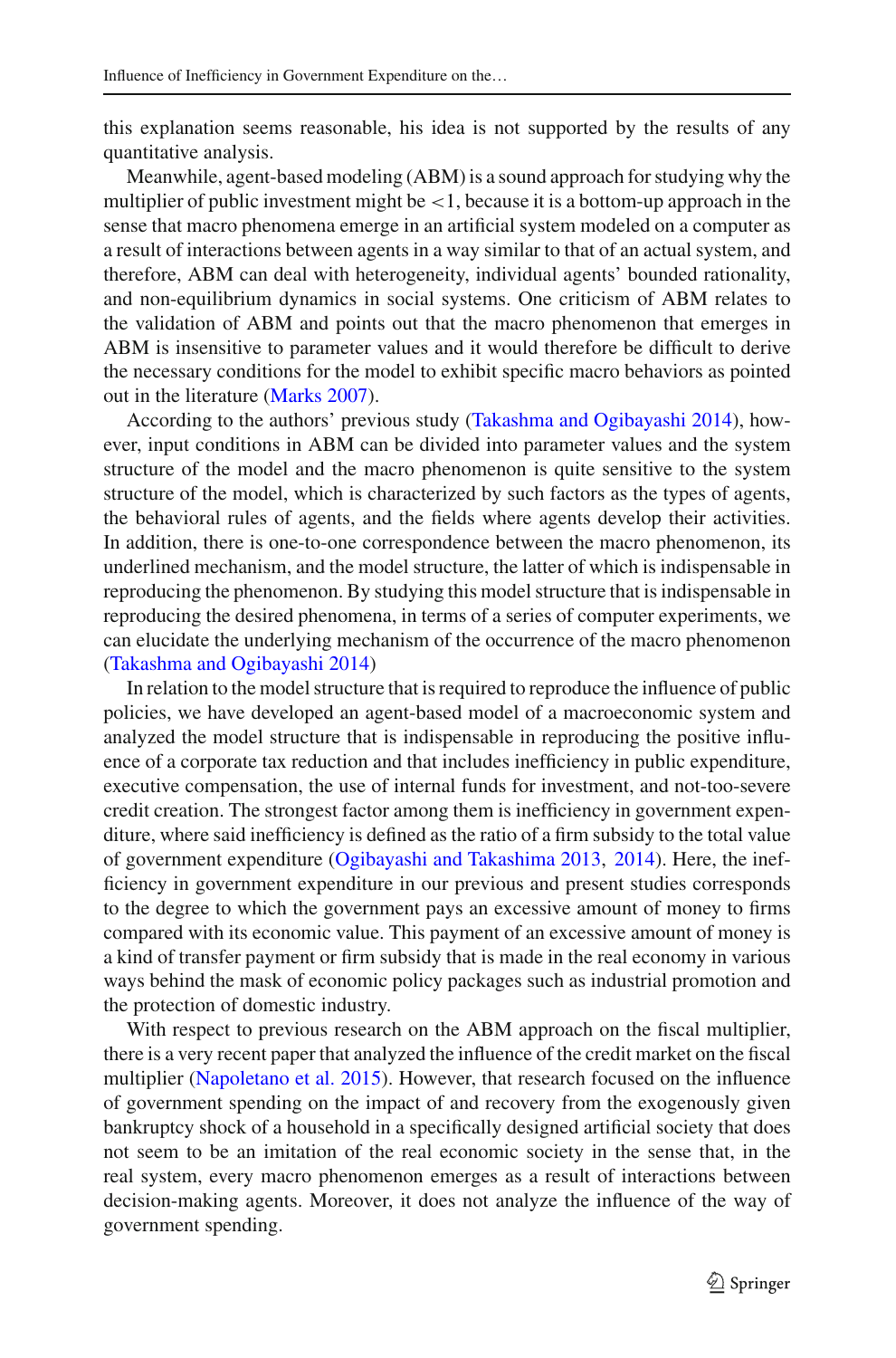The present study introduces the idea of inefficiency in government expenditure and conducts a series of computer experiments, based on the ABM of artificial economic systems developed by the authors [\(Ogibayashi and Takashima 2009,](#page-27-13) [2013](#page-27-10), [2014](#page-27-11)), to analyze the influences of inefficient public expenditure on the multiplier of public investment and the gross domestic product (GDP). The system structure of the model in the present study is essentially the same as that of the model that reproduced the influence of a corporate tax cut. In addition to the ABM approach, mathematical equations for the multiplier of public investment are derived according to our revision of Morishima's economic linkage table; also discussed are the mechanism for the influence of inefficiency in government expenditure on the multiplier of public investment, and the reason why the multiplier is sometimes <1.

# **2 Simulation Model**

# **2.1 Outline of Model**

In the present study, the ABM of an artificial economic system involves consumers, producers, a bank, and a government; all are autonomous decision-making agents. It is assumed that consumers and producers can each be divided into three types of agent. Each agent is heterogeneous in terms of its state variables and other parameters included in its action rules.

Table [1](#page-3-0) outlines the agents included in the model. The agents' behavioral rules are outlined as follows.

- Consumer Consumers work and obtain wages at one of the producers, the bank, or the government, then they pay income tax and purchase consumption goods within the limits of the budget for consumption. They select and purchase products in the market so as to maximize their utility. When there are products of the same class available in the market at different prices, they select the cheapest among them.
- Producer Producers hire consumers, produce and sell products, and pay wages and corporate tax. The retailers and raw-material makers decide both

<span id="page-3-0"></span>

| Agent      | Type               | Output to be supplied      | Product type to be purchased |
|------------|--------------------|----------------------------|------------------------------|
| Consumer   | Worker             | Labor force for firms      | Consumption goods            |
|            | Executive          | Management for firms       |                              |
|            | Public workers     | Labor force for government |                              |
| Producer   | Retailer           | Consumption goods          | Materials, equipment         |
|            | Raw-material maker | Material goods             | Equipment                    |
|            | Equipment maker    | Equipment                  |                              |
| Bank       | Bank               | Fund for producers         |                              |
| Government | Government         | Redistribution of wealth   | Consumption goods            |

**Table 1** Outline of agents and their behavioral rules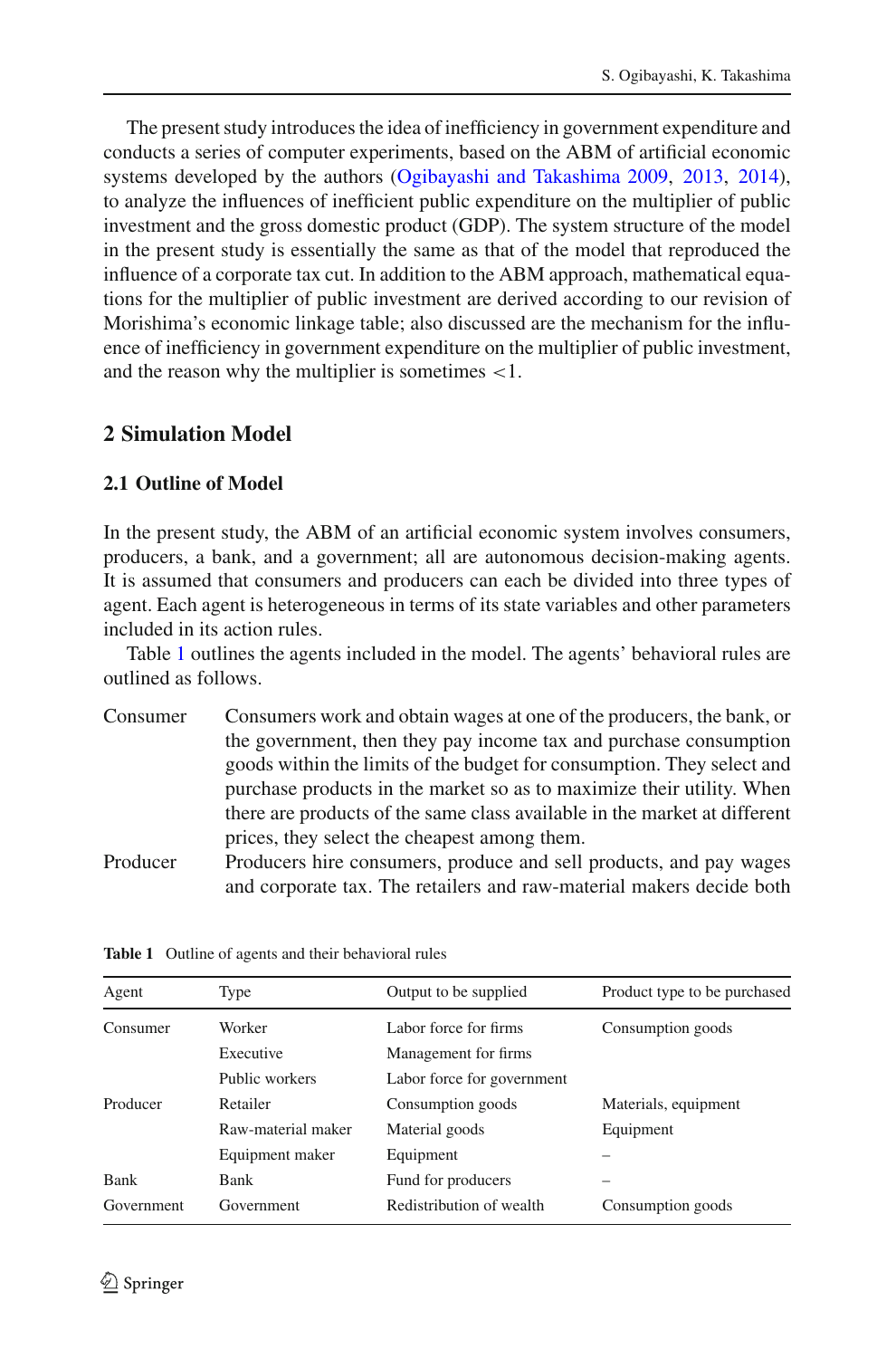| the amount and price of each class of product, taking into account the |
|------------------------------------------------------------------------|
| amount of stocks in each period. Each of them invests in equipment to  |
| increase its production capacity, when sales are good for more than a  |
| critical period. The equipment maker produces equipment in line with   |
| the requirements of the retailers and raw-material makers.             |
| The bank keeps the surplus money of other agents in their respective   |
| bank accounts, and lends money.                                        |
| The government collects tax from other agents, pays wages to public    |
| workers, and spends the remaining money as public expenditure in line  |
| with expenditure policy.                                               |
|                                                                        |

Each of the agents has state variables which are renewed in each time step as a result of interaction with other agents. Variables that are endogenously calculated in the present model are divided into two categories, namely aggregate variables such as the GDP and state variables of each agent such as the balance of deposits, both of which correspond to variables of real systems.

### **2.2 Sequence of Actions**

Each agent's set of actions has period-based units, where one period is assumed to correspond to 1 month in the real system. During each period, agents act and interact with each other, in a seven-step sequence. In addition, each agent records transaction data according to the double-entry bookkeeping method. At the end of the sequence for each period, each agent settles the account and a GDP value is calculated according to an input–output table obtained by summing the account data of each agent. Details of the agents' actions in each of the seven sequential steps are described below.

- 1. Agents pay accrued tax for the previous period. After paying tax, agents make a budget plan for consumption or public spending, including wages to be paid to workers.
- 2. Raw-material makers decide the amount and price of products to be produced, generate products from several types of raw materials, and supply them to the material goods market.
- 3. Retailers decide the amount and price of products to be produced, purchase raw materials from the material goods market, generate products from several types of consumption goods, and supply those products to the consumption goods market. Here, the price and amount of production are affected by the results of purchasing raw materials from the material goods market prior to production.
- 4. Each of the consumers, retailers, raw-material makers, and the government purchases products from the consumption goods market, in line with its consumption preferences.
- 5. Each firm pays wages to employees and executive compensation to its executives; the government pays wages to public workers.
- 6. Retailers and raw-material makers assess the necessity to invest, on the basis of total sales in the previous periods; if necessary, they will invest in equipment by purchasing a set of equipment from an equipment maker.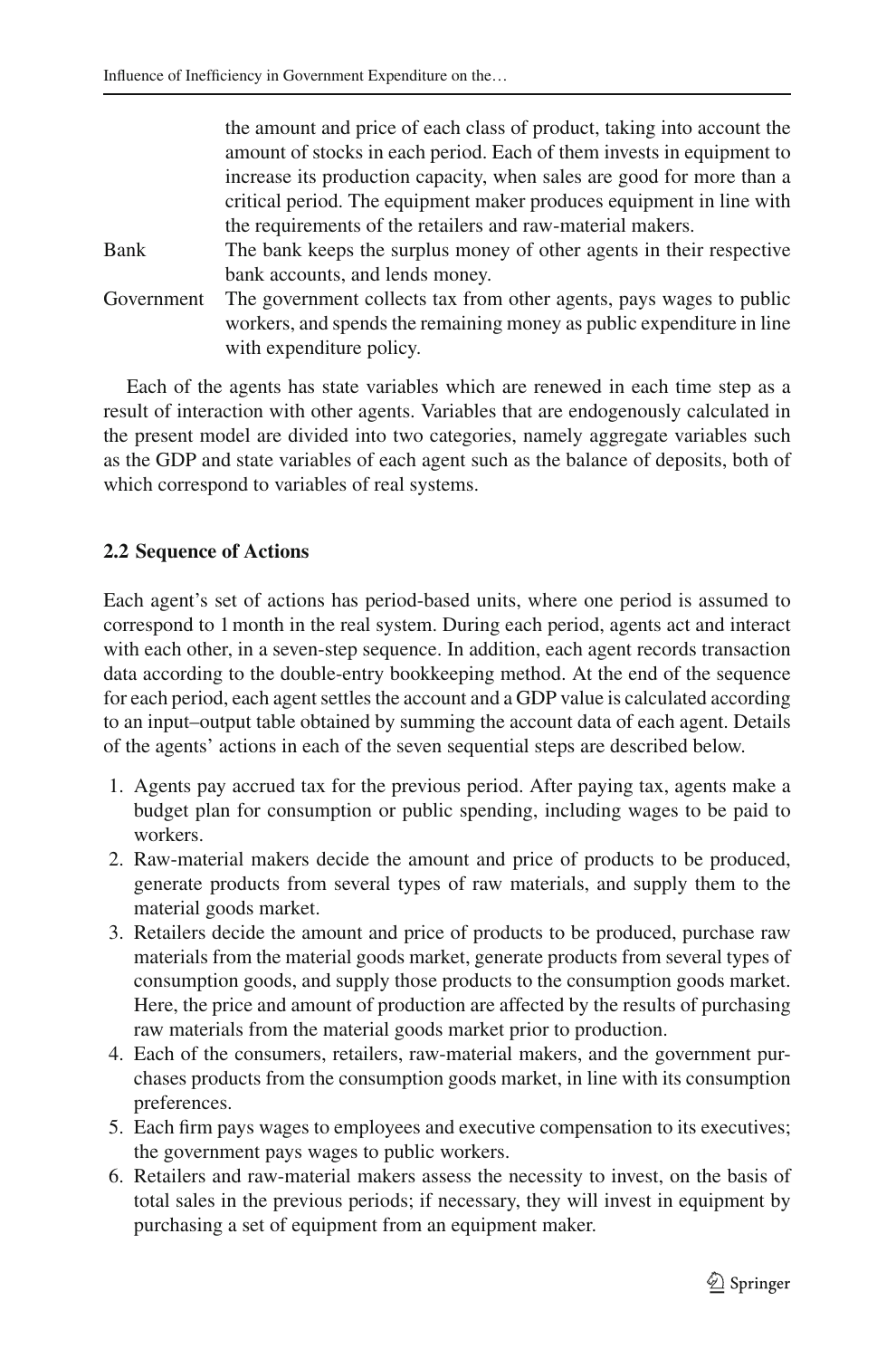7. Each agent settles its accounts employing a double-entry bookkeeping method, where the income or profits for the current term is calculated; from this, the amount of tax to be paid is determined. If necessary, each retailer dismisses a worker on the basis of profits in the current and previous periods, or decides to stop production of a certain type of product on the basis of its total sales.

### **2.3 Outline of Agents' Decision-Making Rules**

#### *2.3.1 Consumer Agent Behavioral Rules*

Consumers make a budget for consumption  $E_b^t$  that is defined as the sum of a part of income  $I<sup>t</sup>$  (as defined by the Keynesian consumption function) and the withdrawal ratio  $r_{wd}$  multiplied by the bank deposit  $D<sup>t</sup>$  in each fiscal period *t* (Eq. [\(1\)](#page-5-0)).  $r_i$  tax is the income tax rate, *a* is basic consumption, and *b* is the marginal propensity to consume as per the Keynesian consumption function. The withdrawal ratio  $r_{wd}$  is given at random for each agent.

<span id="page-5-0"></span>
$$
E_b^t = a + bI^t(1 - r_{i\_tax}) + r_{wd}^t D^t
$$
 (1)

When purchasing products in the consumption goods market, consumers select and purchase products within the limits of the budget for consumption. The class and number of products to be purchased are decided so as to maximize utility, according to the utility function given by Eq.  $(2)$ . Here,  $w_i$  is the weight of utility for each type of class  $i$ , which is randomly assigned for each agent;  $x_i$  is the number of products to purchase;  $p_i$  is the price of the product; and  $\alpha$  is an exponent of  $x_i$  that ranges from 0 to 1. When there are goods of the same class available in the market at different prices, consumers will select and purchase the cheapest among them.

<span id="page-5-1"></span>
$$
\max u = \sum_{i} w_i x_i^{\alpha} \quad \text{s.t.} \sum_{i} p_i^t x_i \le E_b^t \tag{2}
$$

Each of the consumers makes two types of decisions in each period, and decides not only the class of products to purchase but also the amount to purchase.

With respect to deciding the class of products, each consumer type has his or her own utility for each class of products; this too is a function of the number of products to be bought. He or she decides to purchase the combination of the class and number of consumption goods so as to maximize the utility function.

#### *2.3.2 Producer Agent Behavioral Rules*

The retailers and raw-material makers both decide on the amount and price of the product they will produce according to the production capacity and amount of stock at the end of the previous period. The price of a product in a product class is lowered, raised, or not changed depending on how much of the product is in stock at the end of the previous period. Production levels are decided in such a way that the probability of being out of stock is <5%. This is estimated according to the total sales over the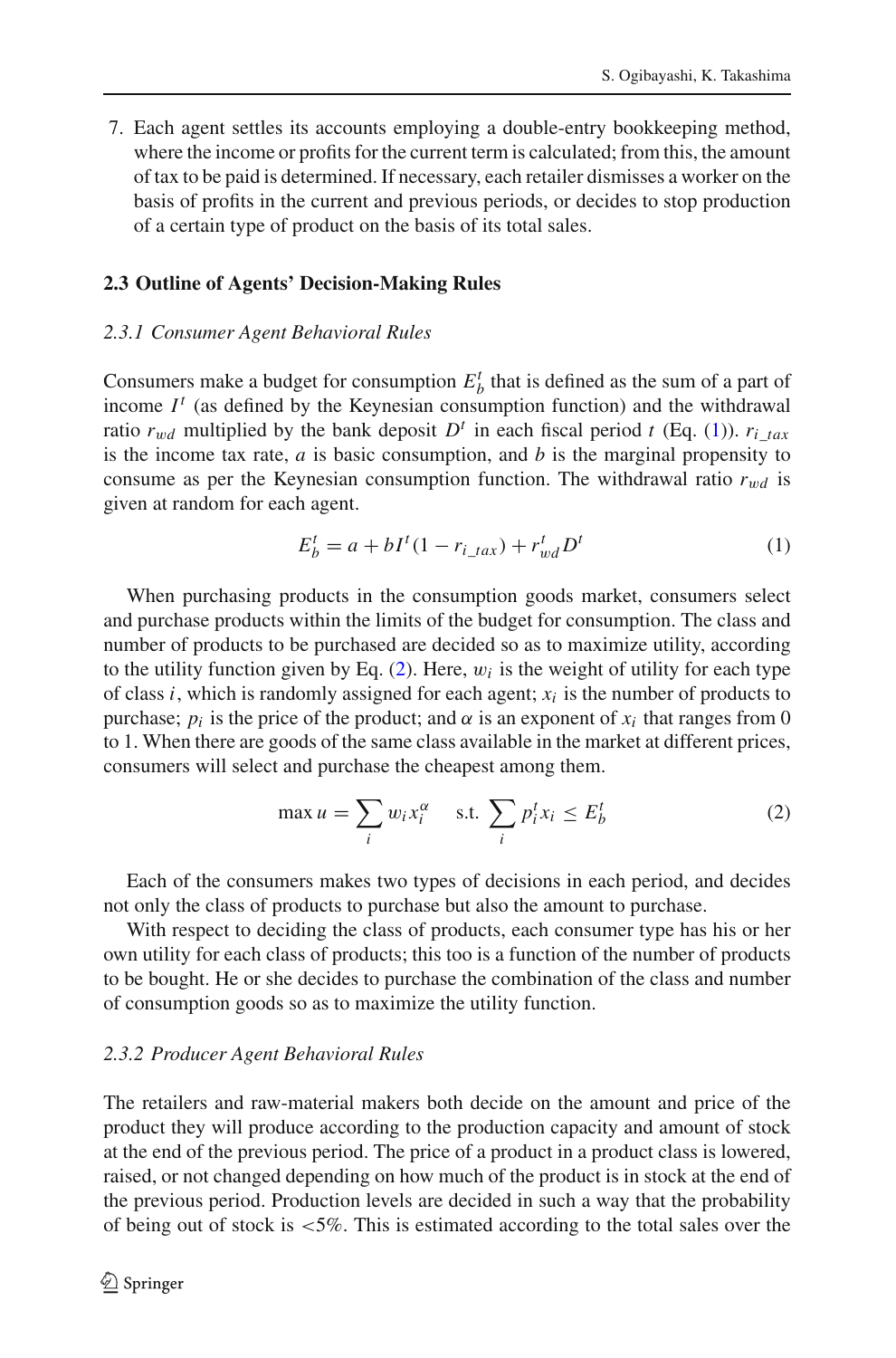most recent 10 periods. The production capacity, Y, is defined by the Cobb–Douglas production function as a function of the number of units of equipment and the number of employees. The power exponent for the number of units of equipment is assumed to be 0.25. Refer to the authors' previous study for details [\(Ogibayashi and Takashima](#page-27-11) [2014\)](#page-27-11).

Each retailer and raw-material maker initially has one unit of equipment and a specified number of employees. Each will invest to increase its production capacity when production at maximum capacity continues beyond a critical number of periods, according to the expected profit. It decides to invest when the expected financial benefit  $\pi_K$  given by Eq. [\(3\)](#page-6-0) is positive. Here,  $p_i$  is the price of a product of class *i*, *c* is the variable cost per unit product,  $r_0$  is the borrowing interest rate,  $F$  is the amount borrowed to buy one unit of equipment, *N* is the repayment period, and w is the fixed wage per employee. It is assumed that the depreciation period of the equipment is the same as the repayment period.

<span id="page-6-0"></span>
$$
\Delta \pi_K = \max_i \left[ (p_i^t - c_i^t) \{ Y_i(K+1, L) - Y_i(K, L) \} - \{ (1+r_0)/N \} F \right] \tag{3}
$$

When each decides to invest, half the necessary funds are financed by the bank; the rest is financed by the firm's internal funds. The investment funds financed from the bank are repaid as a fixed amount in each period and for a constant number of consecutive repayment periods. During the repayment periods, additional investment is no longer allowed when the total number of loans exceeds a certain upper limit.

The equipment maker produces equipment in accordance with the requirements of the retailers and raw-material makers and within its production capacity limit. In the present study, the price of the equipment is assumed to be constant.

One executive and several workers are initially assigned to each of the producers. In each period, each producer pays a wage to each of the executive and workers. The wage is composed of a fixed salary that is constant in each period and a bonus. In addition to the wage, an executive compensation is paid to the executive from the after-tax profit. The bonus and executive compensation are determined according to the profit in the previous period. The fixed salary is assigned randomly to each of them by generating a uniform random number between a lower limit and upper limit Refer to the authors' previous study for details [\(Ogibayashi and Takashima 2014](#page-27-11)).

#### *2.3.3 Bank Agent Behavioral Rules*

The bank lends money in the form of long-term loans to producers (in line with their demands for investment) while charging a 3% interest rate. The bank also lends money to producers in the form of short-term loans so that they may meet their requirements when their working capital to pay fixed wages and/or purchase raw materials becomes sufficiently depleted. In the present study, the bank is initially given a very large quantity of funds such that there is no limitation on lending to producers, except in cases where long-term loan payments are not made during the repayment period.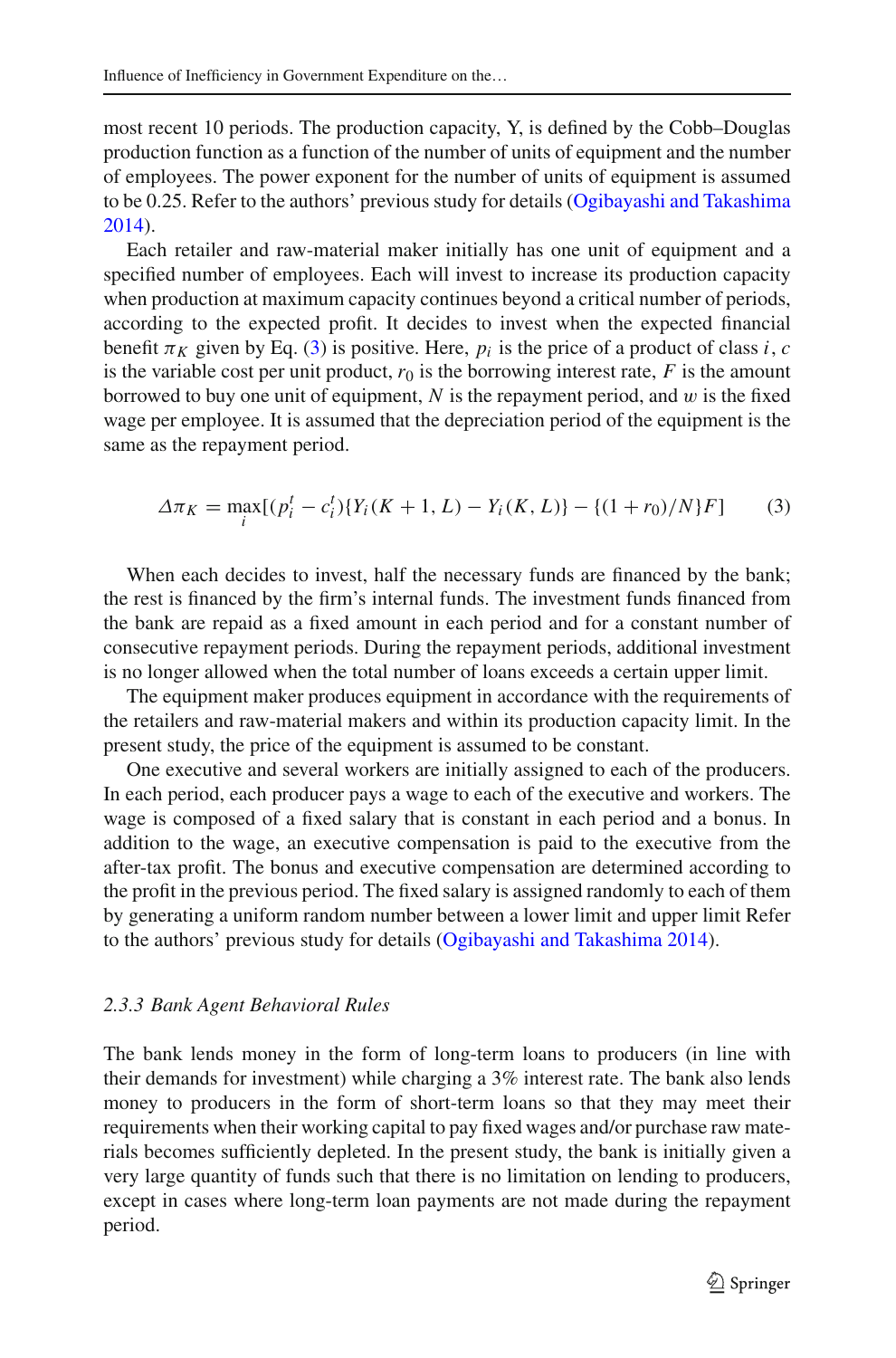#### *2.3.4 Government Agent Behavioral Rules*

The government collects corporate tax and income tax, pays wages to public employees, and uses the remaining money to fund public expenditures in line with expenditure policy. The wages of public employees are determined in each fiscal period such that they are equal to the average income of private employees.

Market purchasing, firm subsidies, and combinations of these are tested as expenditure policies. Market purchasing is an extreme case of efficient public expenditure, in which the government directly purchases goods in the market at the market price. This policy corresponds to the public expenditure, where the government places job orders with firms in a completely competitive situation and at the market price. A firm subsidy is an extreme case of inefficient public expenditure in which the government evenly distributes funds to producers without placing any restrictions on their use; much of the funds thus distributed could be transferred to the bank account without being used in the market. This policy corresponds to any kind of transfer payment to firms that is economically unreasonable, examples of which are public expenditures where the government places job orders at a price level much higher than that expected in the market, or pays money for jobs that have no economic value.

To estimate the multiplier of public investment, the government spends an additional expenditure  $\Delta G$  during the specified periods in the simulation; this expenditure is assumed to be financed by the issuance of government bonds. For simplification, however, additional expenditure for public investment Δ*G* is simply added to the total budget obtained from the tax revenue, without taking into account the bond market or relevant transactions.

### **3 Simulation Conditions**

For the analysis of the influence of inefficiency in government expenditure on the multiplier of public investment, a series of computer experiments is systematically conducted, changing the specific conditions one by one while other conditions are held constant. A simulation program was constructed using C++, the program code of which is presented on GitHub [\(https://github.com/ogilabnet/ABM-Macroeconomics/\)](https://github.com/ogilabnet/ABM-Macroeconomics/). The simulation conditions at the experimental levels are shown in Table [2.](#page-8-0) As given in Table [2,](#page-8-0) five factors are employed as experimental levels; these are  $(1)$  the upper limit on the number of loans, which serves as an index for the credit restriction,  $(2)$ the threshold on the decision making on investment, which is the critical number of periods during which firms take into account the total sales for the decision making on investment (i.e., if the production at maximum capacity with the state being sold out continues beyond these critical periods, it is assumed that the firm will decide to invest), <sup>3</sup> the timing of public investment in business cycles, <sup>4</sup> the total amount of funds used in public investment, and  $(5)$  the degree of inefficiency in government expenditure.

These experimental factors and levels are described in greater detail as follows.

The upper limit on the number of loans is the maximum number of loans that the firms can have within the same period; this is assumed to be two or three, with two corresponding to severer credit restrictions.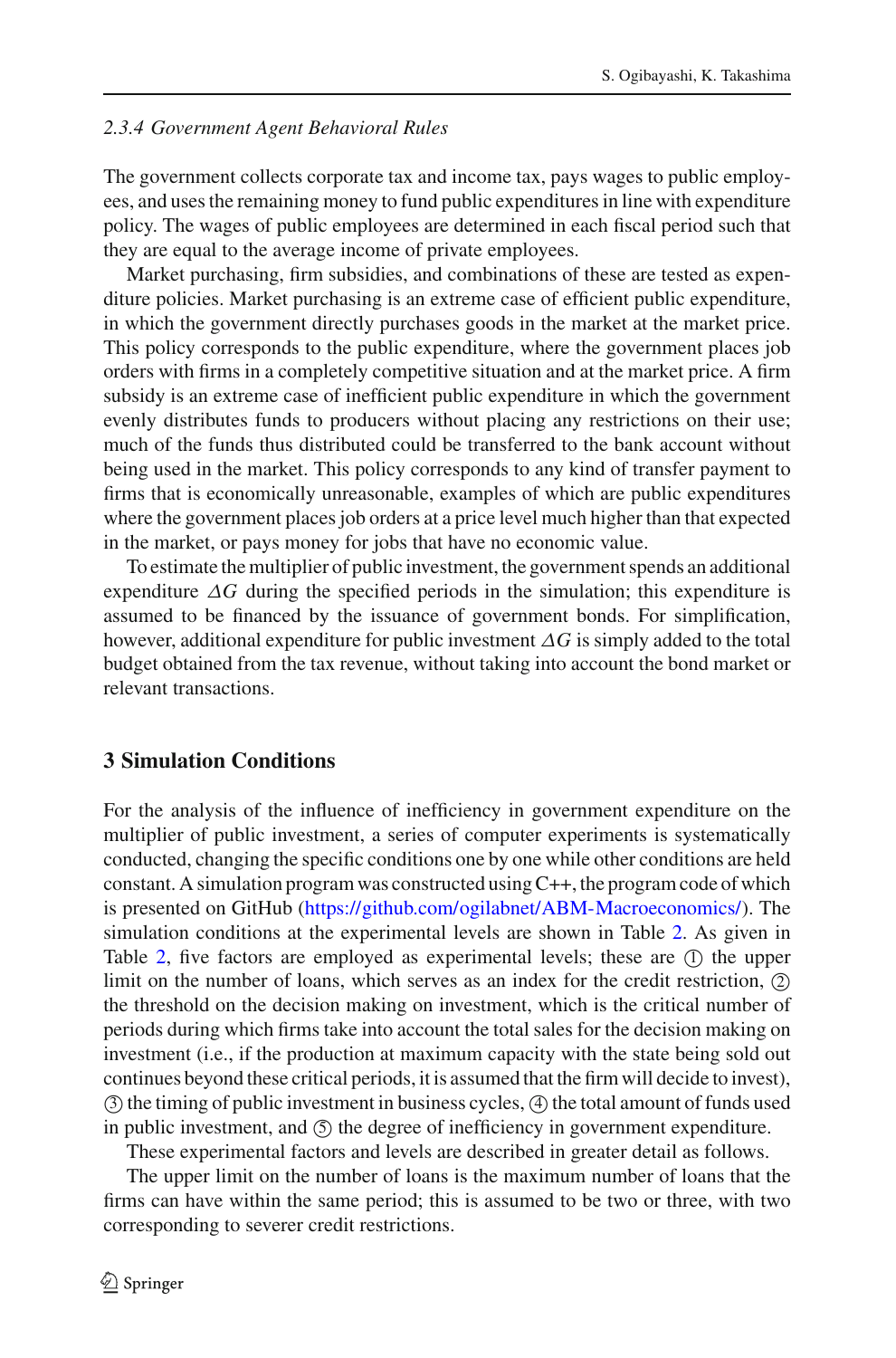| Factor number  | Experimental factor                                | Experimental level                                       |
|----------------|----------------------------------------------------|----------------------------------------------------------|
| $^\circledR$   | Upper limit on the number of loans                 | 2, 3                                                     |
| $\circled{2}$  | Threshold for the decision making on<br>investment | 10, 20                                                   |
| $\circled{3}$  | Timing of public investment                        | Before bottom, after bottom,<br>growing, peak, declining |
| $\circledcirc$ | Amount of funds for investment                     | Small, middle, large                                     |
| $\circledS$    | Inefficiency in government<br>expenditure          | $0 - 100\%$                                              |

<span id="page-8-0"></span>**Table 2** Simulation conditions at the experimental levels

The threshold for the decision making on investment is the number of periods with no stocks. If the condition of the state being out of stock continues under maximum capacity production, then the firm will decide to invest. This number corresponds to a firm's willingness to invest, which is assumed to be 10 or 20, with 10 corresponding to firms being positive toward investment.

The timing of public investment within business cycles is the period during which the government starts investment; this is assumed to be just before the bottom of a cyclic variation in GDP (i.e., the business cycle), just after the bottom, during the middle of the growing stage, during the middle of the declining stage, or near the peak. Here, the total amount of funds for investment is divided into 12 parts, and each increment of public investment is continuously added to the budget over the 12 periods to purchase capital goods or subsidize the firms, depending on the degree of inefficiency in government expenditure. Here, the exact period of the peak or bottom of the business cycle varies across different experimental levels of the upper limit on the number of loans (two or three; two levels) and the threshold on the decision making on investment (10 or 20; two levels). Therefore, the exact period for the start of investment is set differently, in line with the four experimental levels; this was analyzed in a prior experiment on the condition without public investment.

The total amount of funds for public investment is also changed to be small, midrange, or large, in line with the experimental levels; it is set to 1.25, 1.5, or 2.0 times, respectively, the average tax revenue over 360 periods for each of the experimental levels. The standard value of the average tax revenue was previously calculated for each of the four aforementioned experimental levels, under the condition of no public investment and the assumption that the degree of inefficiency in government expenditure is zero.

The inefficiency in government expenditure is changed from 0 to 100%, at 10% intervals for each of the aforementioned 60 conditions (i.e., two levels for each of  $(1)$ ) and  $(2)$ , five levels for  $(3)$ , and three levels for  $(4)$ .

The multiplier due to public investment is calculated as per Eq. [\(4\)](#page-9-0), in which the increment of the increase in GDP due to public investment is assumed to be the average of the difference between the pre-and post-investment GDPs.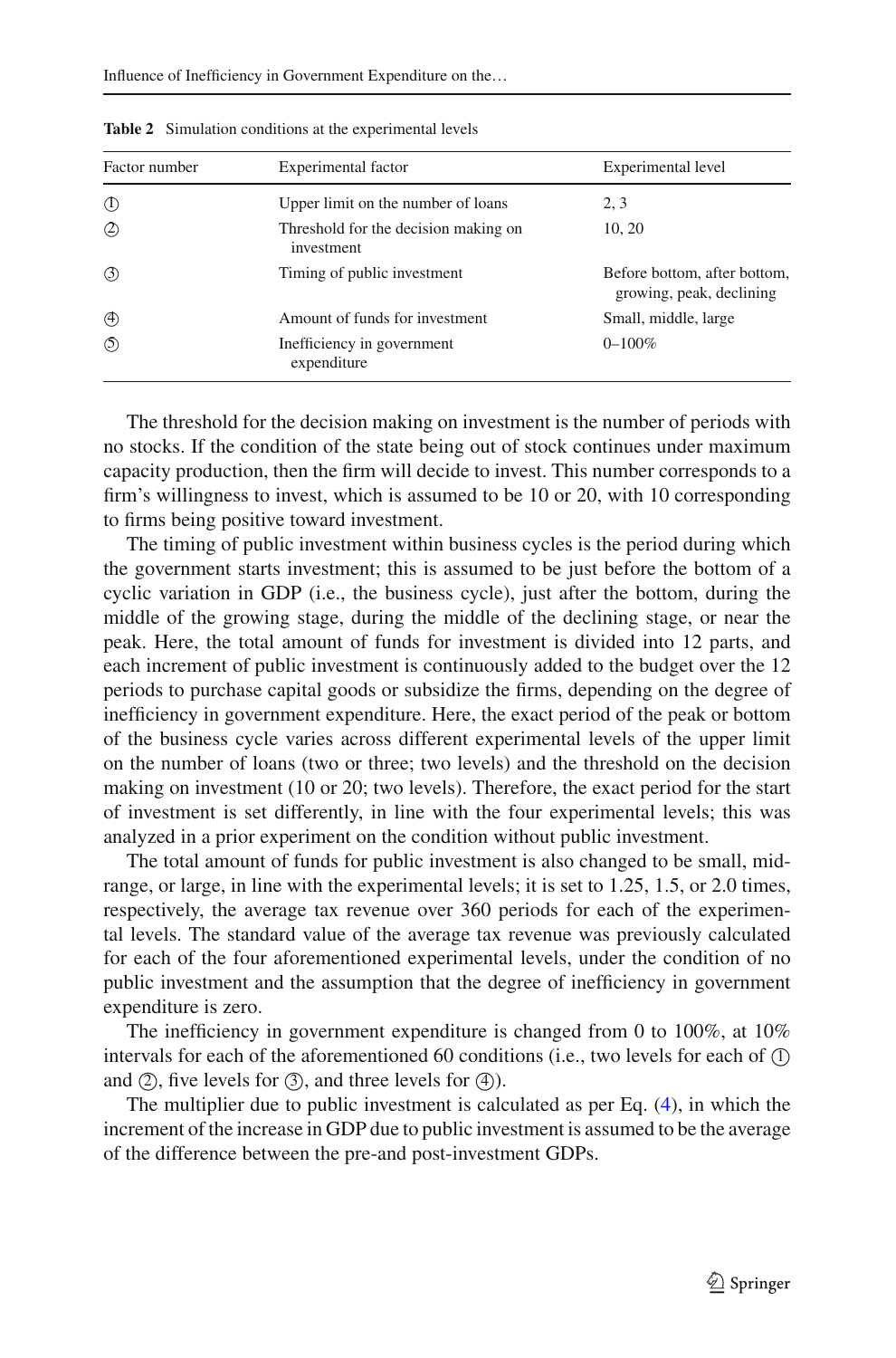| (a) Parameter values of the base run                                        |                        |                                                     |                     |
|-----------------------------------------------------------------------------|------------------------|-----------------------------------------------------|---------------------|
| Maximum number of<br>fiscal periods                                         | 360                    | Weight of utility                                   | $0.3 - 01.1$        |
| Number of consumers                                                         | 150                    | Basic consumption                                   | 3000                |
| Number of retailers                                                         | 30                     | Marginal propensity to<br>consume                   | 0.7                 |
| Number of raw-material<br>makers                                            | 6                      | Fixed salary                                        | 7000-7500           |
| Number of equipment<br>makers                                               | 1                      | Ratio of increasing price                           | 0.15                |
| Number of banks                                                             | $\mathbf{1}$           | Ratio of decreasing price                           | 0.1                 |
| Withdrawal ratio                                                            | $0-0.5$ at random      | Repayment period                                    | 120                 |
| Loan interest                                                               | 3%                     | Investment value                                    | 500000              |
| Bonus ratio                                                                 | 75%                    | Critical flag number at<br>which to quit production | h20                 |
| Executive compensation<br>rate                                              | 95%                    | Lower limit of production                           | 70% of its capacity |
| Number of product<br>classes                                                | 12                     |                                                     |                     |
| (b) Initial conditions whose value may change during each run of simulation |                        |                                                     |                     |
| Consumer deposit                                                            | 30,000-50,000          |                                                     |                     |
| Capital of retailer and raw<br>material maker                               | 80,000-160,000         |                                                     |                     |
| Capital of equipment<br>maker                                               | 200,000-220,000        |                                                     |                     |
| Capital of bank                                                             | 96,000,000-104,000,000 |                                                     |                     |
| Prices of raw-material<br>makers' products                                  | $130 - 160$            |                                                     |                     |
| Prices of retailers'<br>products                                            | 2850-3150              |                                                     |                     |

<span id="page-9-1"></span>**Table 3** Simulation conditions at the non-experimental level

<span id="page-9-0"></span>
$$
\triangle GDP = \frac{\sum_{t=start}^{start+12} (GDP^t - GDP^{start})}{12\Delta G} \tag{4}
$$

The simulation conditions with respect to the base condition other than the experimental factors are given in Table [3.](#page-9-1)

# <span id="page-9-2"></span>**4 Simulation Results**

Figure [1](#page-10-0) shows the variation in GDP during the entire simulation period; it shows how the business cycle is driven by the repetition of bank financing for firm investment and subsequent repayment [\(Ogibayashi and Takashima 2009\)](#page-27-13). The GDP in each period, as well as the average GDP during the entire simulation period, decreases as the inefficiency in government expenditure increases, as shown in Figs. [1](#page-10-0) and [2.](#page-10-1) This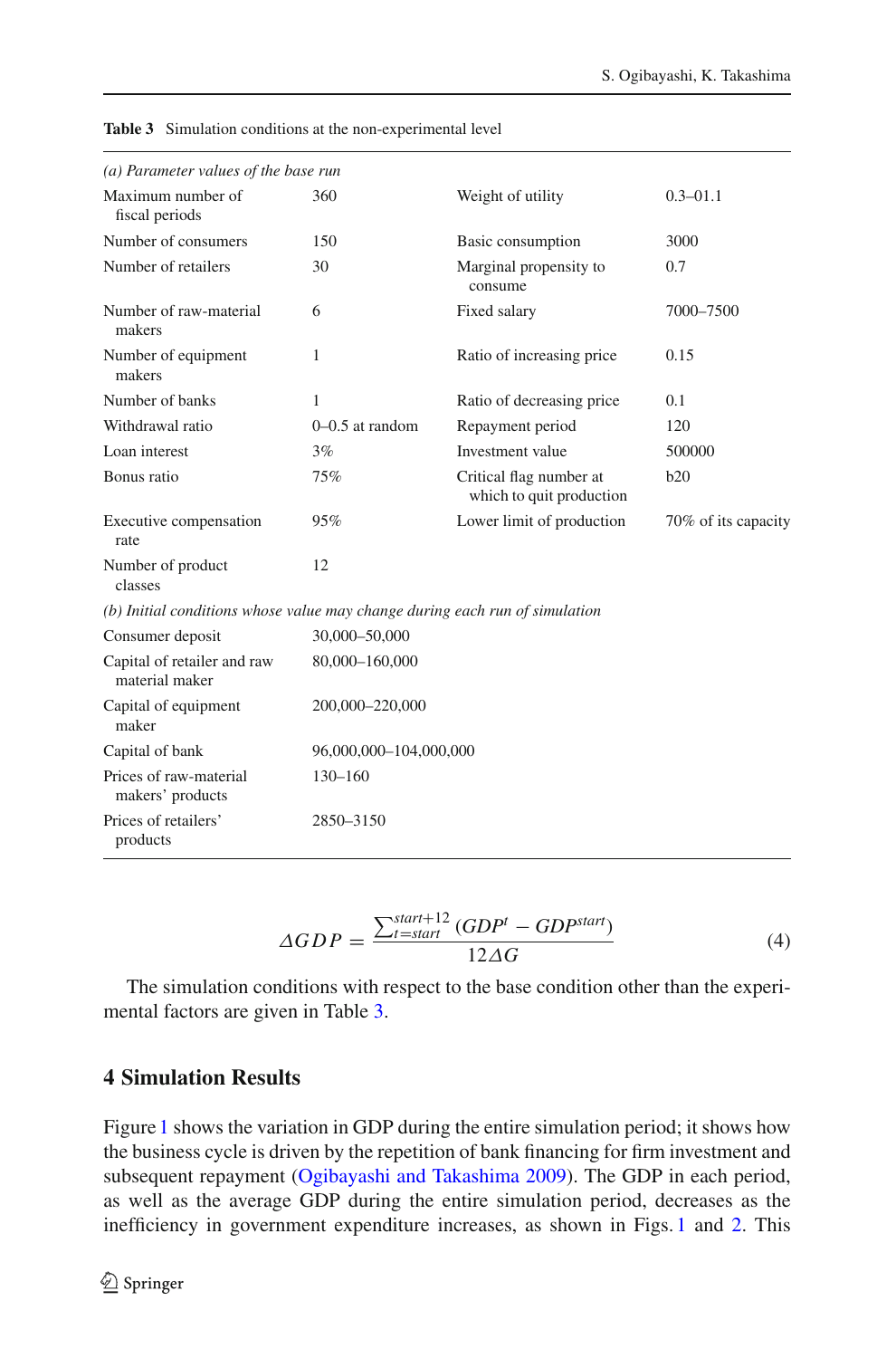

<span id="page-10-0"></span>**Fig. 1** Influence of inefficiency in government expenditure, which is changed from 0 to 100%, on the variation in GDP; the limit on the number of loans is two and the investment threshold is 20



<span id="page-10-1"></span>**Fig. 2** Influence of inefficiency in government expenditure on the GDP average over 360 periods; the limit on the number of loans is two and the investment threshold is 20

tendency is caused by the fact that part of the money transferred to the firms in the form of firm subsidies as a result of inefficient government expenditures will be saved in the firms' bank accounts and not consumed in the market, thus resulting in a decrease in the money stock in the market. Direct evidence of the tendency that deposits increase with an increase in the inefficiency in government expenditures is discussed later and presented in Fig. [4.](#page-11-0)

Inefficiency in government expenditure also affects the multiplier of public investment. An example of this tendency is shown Fig. [3,](#page-11-1) in which public investment starts just before the bottom of a business cycle, which is near the 140th period in Fig. [1.](#page-10-0) It is noted that in Fig. [3](#page-11-1) the multiplier decreases with an increase in the degree of inefficiency in government expenditure; the multiplier becomes <1 when the inefficiency exceeds 50%, when the amount of funds available for public investment is large. When that amount is small, the multiplier becomes negative when the inefficiency is sufficiently large; however, this is only because the amount of funds for investment is not sufficiently large, compared with the amplitude of the cyclic variation in GDP.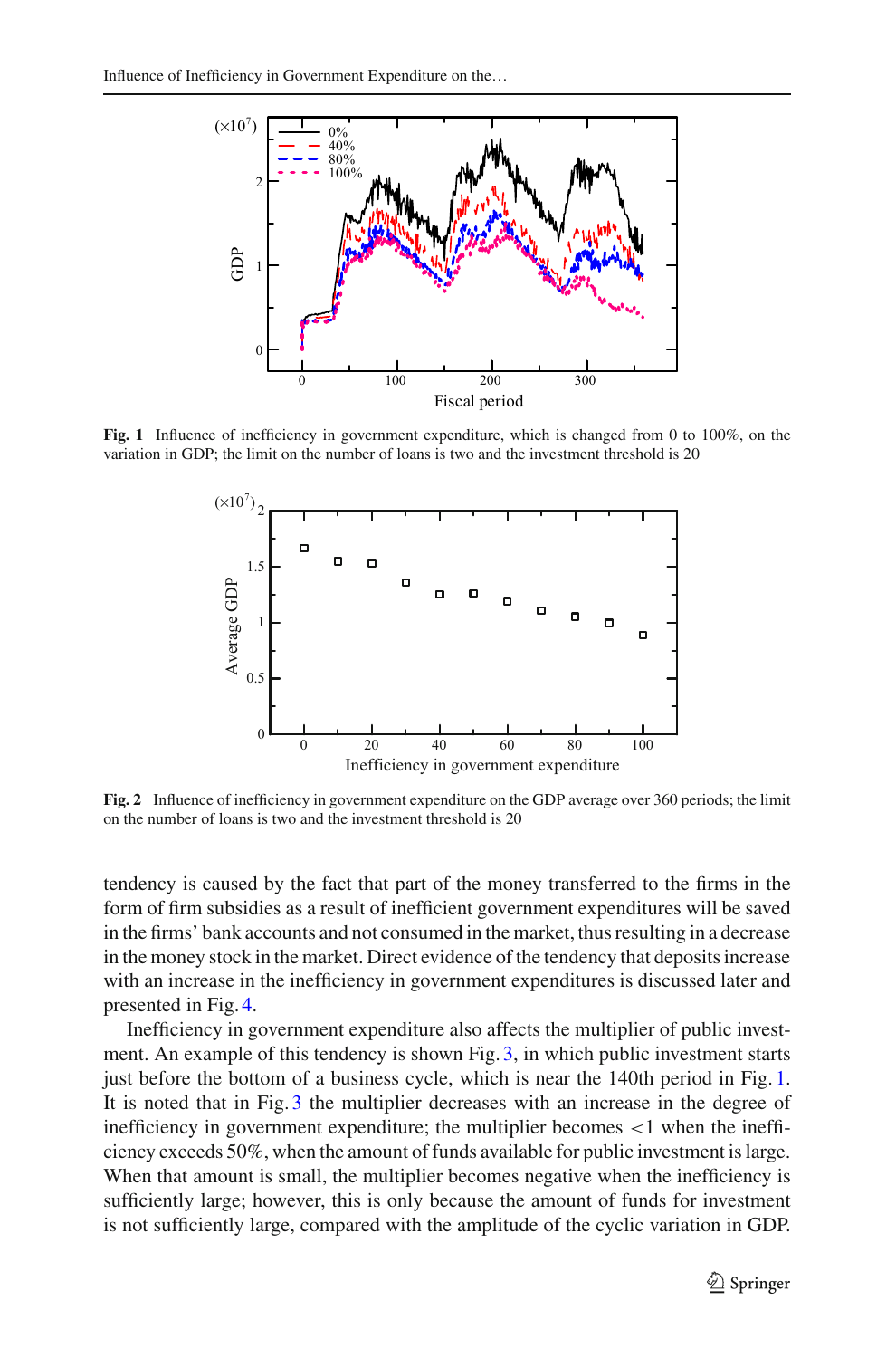

<span id="page-11-1"></span>**Fig. 3** Multiplier of public investment as a function of the inefficiency in government expenditure, calculated under the condition that the public investment is conducted before the bottom stage; the limit on the number of loans is two and the investment threshold is 20



<span id="page-11-0"></span>**Fig. 4** Influence of the inefficiency in government expenditure on the amount of firms' deposits and loans, calculated under the condition that the public investment, the amount of which is large, is made before the bottom stage; the limit on the number of loans is two and the investment threshold is 20

Hereafter, therefore, only the calculated result in the case of a large amount of funds for investment will be presented.

To understand the reason why the multiplier decreases with an increase in the inefficiency in government expenditure, the total amounts of firms' deposits and firms' loan balances were analyzed. As shown in Fig. [4,](#page-11-0) with an increase in the inefficiency in government expenditure, the loan balance decreases and the firms' bank deposits increase. This result suggests that at least a part of the funds transferred to the firms as a result of inefficient government expenditure will be used by firms to increase their bank deposits, as well as to reduce the balance of their loans through repayment; both of these results will lead to a decrease in the money stock in the market, and thus reduce the multiplier. The multiplier decreases with an increase in the inefficiency in public expenditure, because this tendency strengthens as the inefficiency in government expenditure increases.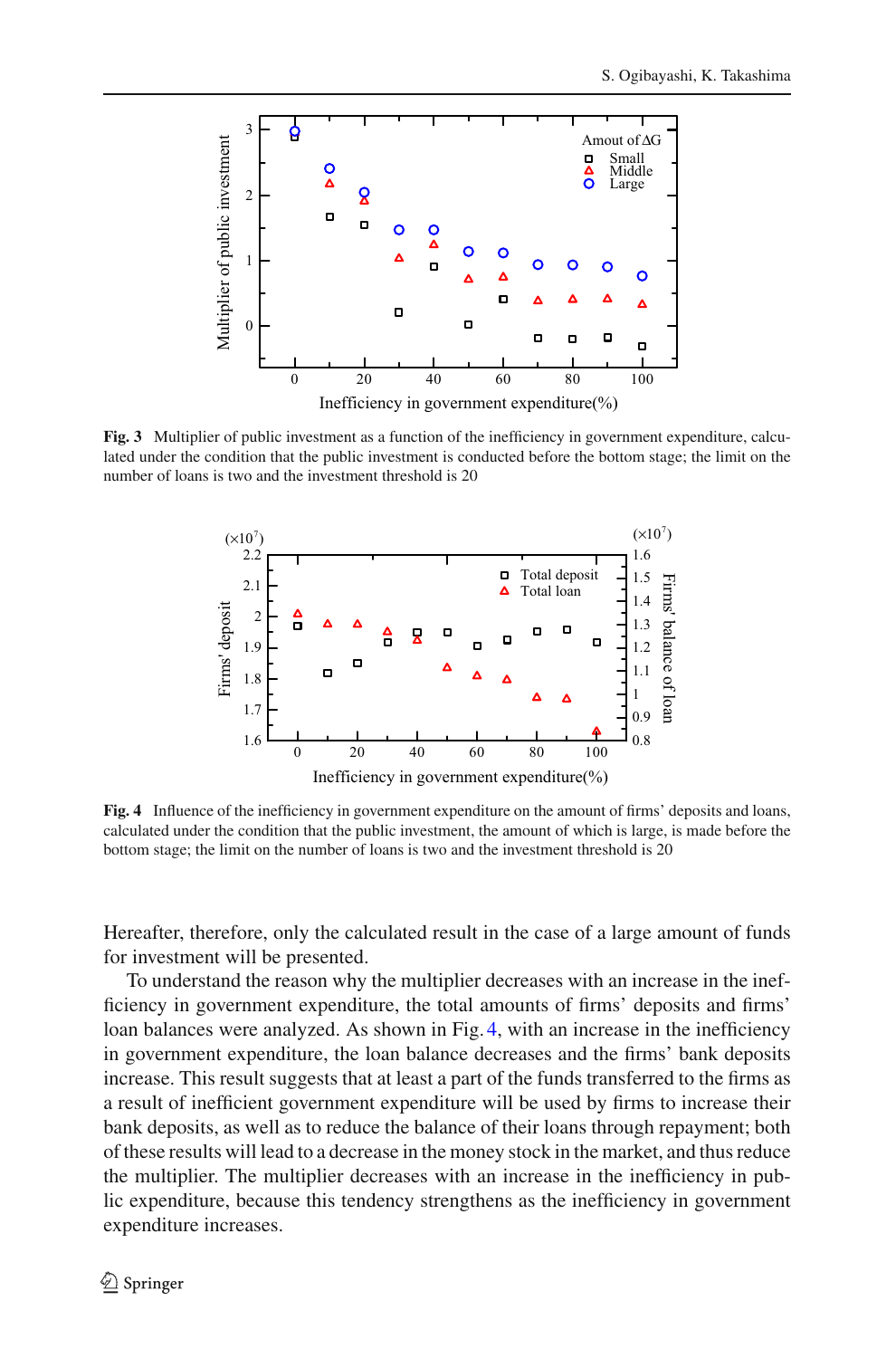

<span id="page-12-0"></span>**Fig. 5** The multiplier as a function of the inefficiency in government expenditure for various timings of government expenditure in the business cycle, calculated under the condition that the amount of public investment is large; the limit on the number of loans is two and the investment threshold is 20

The tendency for the multiplier to decrease as the degree of inefficiency in government expenditure increases is consistently observed when the timing of public investment changes among the five experimental levels (Fig. [5\)](#page-12-0). Regarding the different timings of public investment, the multiplier in the case of investment during the growing stage or during the stage just after the bottom is larger than multipliers under the other conditions. To explain this tendency, average numbers of investment by firms during the periods of public investment in the simulation were examined. It was found that average numbers during the growing stage and just after the bottom are 31.3 and 23.8, respectively, which are larger than those of other cases (i.e., those during the peak stage, declining stage, and just before the bottom are 18.3, 0.09, and 11.6 respectively). Therefore, one of the reasons for the tendency is that investment more frequently occurs in such timing cases than in other cases, thus helping public investment increase GDP more effectively.

The willingness of firms to invest also affects the multiplier. The index for the willingness of investment in the present simulation is introduced in terms of the threshold on investment decision making (Table [2\)](#page-8-0), where a lower value of the threshold corresponds to firms being more positive toward investment. As shown in Fig. [6,](#page-13-0) the multiplier increases as the willingness of firms to invest increases.

# <span id="page-12-1"></span>**5 Analysis of the Multiplier of Public Investment Based on an Economic Linkage Table**

Our previous study [\(Ogibayashi and Takashima 2013](#page-27-10)) revealed that the positive multiplier of tax reduction can be reproduced in ABM only when some degree of inefficiency in government expenditure is assumed, and the multiplier decreases with an increase in the inefficiency in government expenditure. The reason for this dependency of the multiplier on the inefficiency in government expenditure is that the multiplier of tax reduction becomes positive only when the government's marginal propensity to con-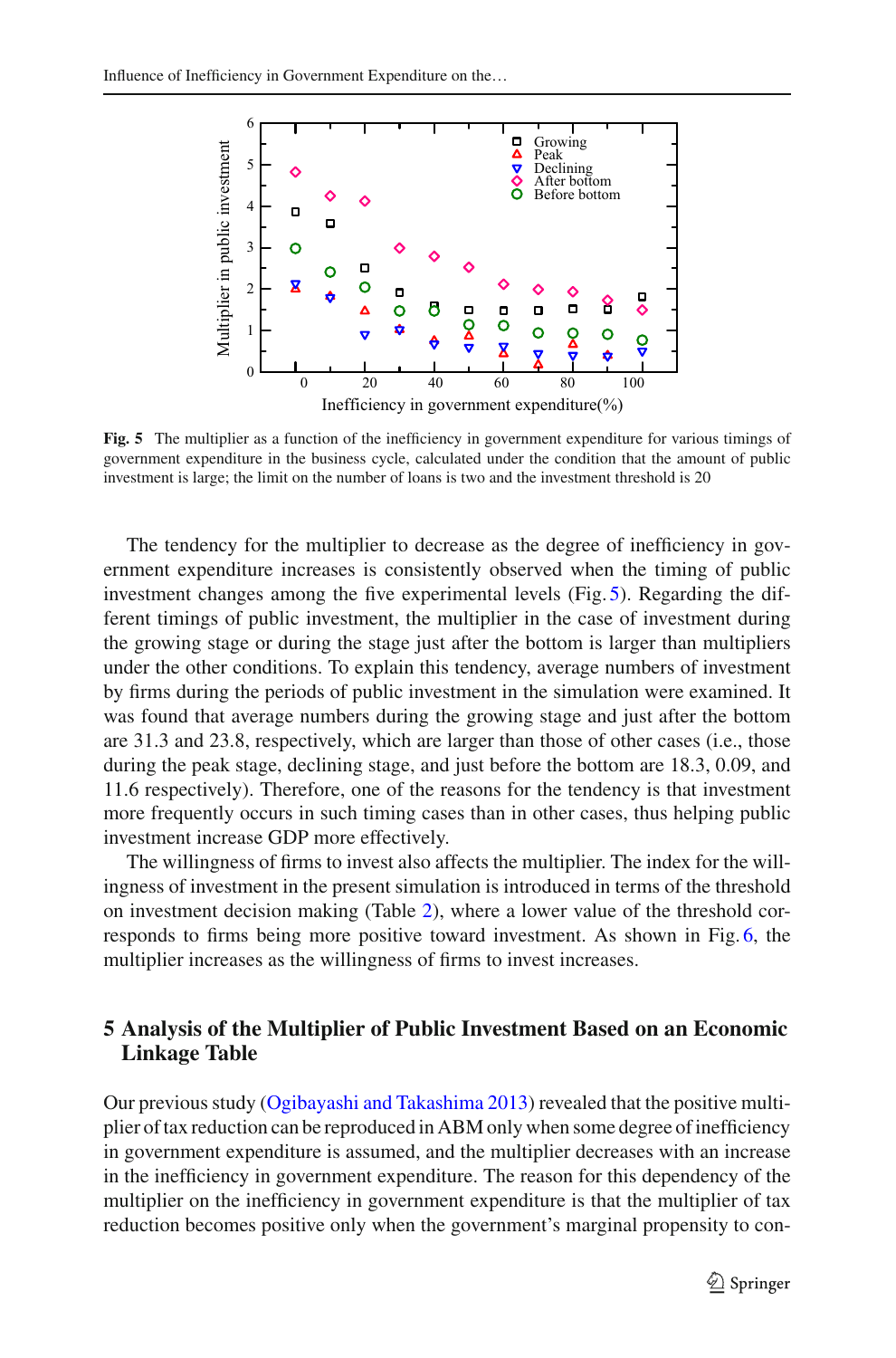

<span id="page-13-0"></span>**Fig. 6** Influence of the threshold on investment decision making on the relationship between the multiplier of public investment and inefficiency in government expenditure, calculated under the condition that the amount of public investment is large and the public investment is conducted before the bottom stage

sume is lower than that of the private sector. The latter decreases with an increase in the inefficiency of government expenditure, because part of the subsidized funds is likely to be deposited in the firms' bank accounts and not be consumed in the market [\(Ogibayashi and Takashima 2014](#page-27-11)). In addition, the previous study on the influence of a corporate-tax reduction on GDP revealed that to reproduce a positive multiplier in corporate-tax reduction, the model structure needs to include not only the inefficiency in government expenditure but also executive compensation and the use of internal funds in investment.

Based on the findings of the previous studies, the present study analyzes the influence of inefficiency in government expenditure taking the ABM approach. The study elucidates, as seen in the previous section, that the multiplier of public investment is greatly affected by inefficiency in government expenditure. It is also found that the multiplier can be  $\langle 1 \rangle$  when the inefficiency in government expenditure is sufficiently large.

Meanwhile, the use of a mathematical model in which the economic equilibrium is assumed is another approach with which to analyze the multiplier of public investment; it has an advantage in terms of obtaining insights into underlying mechanisms. [Morishima](#page-27-7) [\(1984\)](#page-27-7) derived a set of equations with which to determine the multiplier of public investment using an economic linkage table, assuming an industrial society where no primary sector of industry exists and all raw materials are imported. Morishima's model, however, requires revisions in some respects. In Morishima's table of economic linkages, there is no management sector within a firm that pays corporate tax, and the entrepreneur thus has the dual role of being both an executive and the management sector. In addition, Morishima's model does not take into account inefficiency in government expenditure; as such, the government expenditure for public investment is assumed to be directly consumed in the market, at the market price.

The present study therefore divides the entrepreneurs in Morishima's study into executives who receive executive compensation and pay income tax, and those who comprise a management sector that pays corporate tax. In addition, to consider the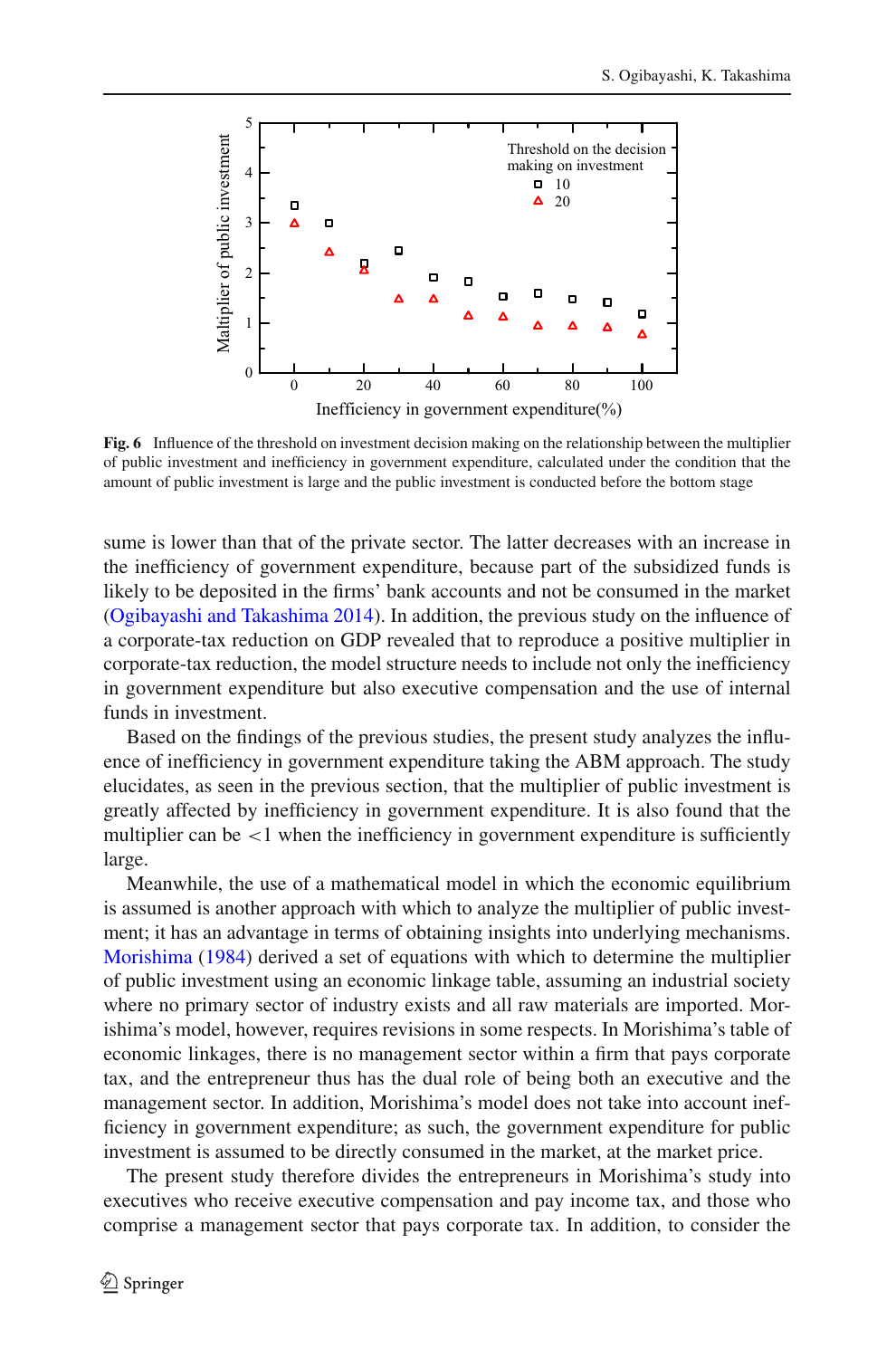inefficiency of public expenditure, we divide government expenditure  $pG$  in Morishima's table into  $(1 - \eta)pG$  for buying goods and  $\eta pG$  for a subsidy, the latter of which is added to the profit of firms; here  $\eta$  is inefficiency in government expenditure. Table [4](#page-15-0) is the revised table of economic linkages.

Using Table [4,](#page-15-0) let us derive a set of equations for the multiplier of public investment, on the basis of Morishima's assumptions and procedure for deriving the equations. According to Morishima, we can make the following assumptions. Columns 1 and 2 in Table [4](#page-15-0) represent price-determining equations in the production sectors; the sum of each column is zero. Other columns show the budget equations for each economic agent, and the sum of each column can be set to zero if the circulation of funds is assumed to be in equilibrium. In addition, the sum of each row can be set to zero, if we assume that (I) the prices of consumption goods and capital goods are each constant, because production is flexibly adjusted and there is no excess demand or supply in either industry,  $(2)$  the monetary market is in equilibrium, and  $(3)$  the stock market is not taken into account, the supply and demand in both the bond market and the foreign exchange market are in equilibrium, the exchange rate is constant, and other factors are assumed negligible.

The present study also assumes that neither rentiers nor the bond market in Table [4](#page-15-0) exist.

Under these assumptions, an aggregate increase in the production of capital goods as a result of investment in the public or private sector may increase the income and consumption of each economic agent, and thus induce an aggregate increase in the production of consumption goods. This results in an increase in GDP, which is calculated as the sum of the increased demand in both consumption and capital goods, minus the total payment for imported materials.

In Table [4,](#page-15-0)  $X_1$  and  $X_2$  represent the supplied amounts of consumption goods and capital goods,  $D_1^w$ ,  $D_1^e$ ,  $D_1^r$ ,  $D_1^m$ ,  $E_1$ , and  $G_1$  the demands for consumption goods by workers, executives, rentiers, the management sector, foreign trade, and government, *p*<sup>1</sup> and *p*<sup>2</sup> the prices of consumption goods and capital goods inclusive of sales tax, w the wage rate, *W* the obtained wage of workers,  $p_4$  the price of capital service,  $r$ the exchange rate,  $p_5^*$  the price of imported raw materials in foreign currency (e.g., dollars),  $m$  the mark-up rate,  $t_1$  and  $t_2$  the sales taxes for consumption goods and capital goods, *t*w, *te*, and *tr* the income tax rates of workers, executives, and rentiers,  $t_m$  the corporate tax rate,  $\Pi$  a firm's profit,  $\alpha \Pi$  the executives' income,  $I_2$  the demand for capital goods due to a firm's investment, and  $\gamma_i \Pi$  a firm's budget for investment. Other symbols are the same as those used in Morishima's economic linkage table (see [Morishima 1984\)](#page-27-7).

#### **5.1 Derivation of the Equation for the Multiplier of Public Investment**

### *5.1.1 Multiplier of Public Investment for Capital Goods Where All Required Funds are Financed by Government Debt*

Let us derive a set of equations for the multiplier of public investment, while we assume that public investment is conducted in the capital goods market, take into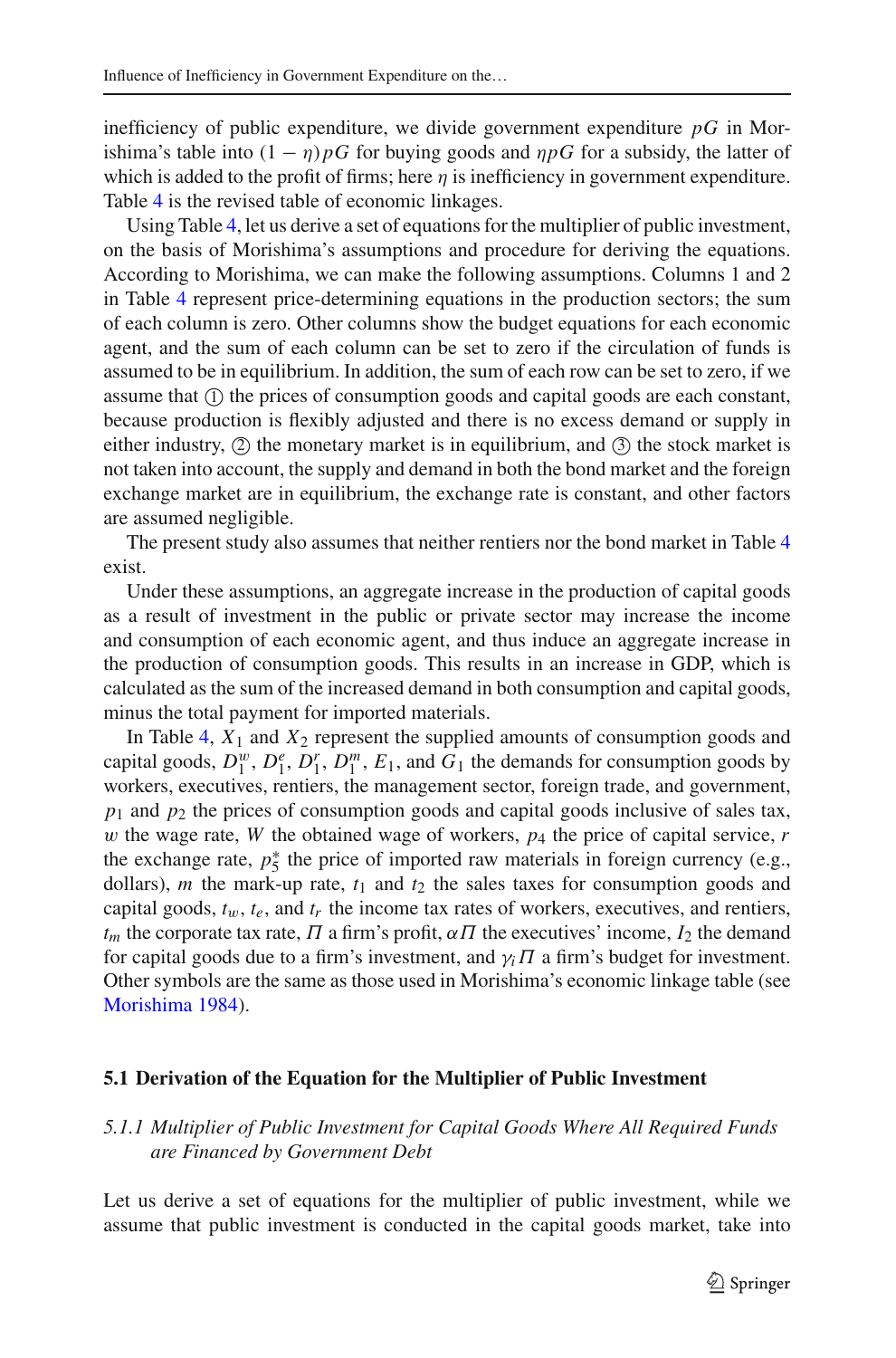|                | Table 4 Economic linkage table used in the present analysis, which is a revised version of Morishima's (1984) table |                               |                                      |                      |                        |                                           |                                              |
|----------------|---------------------------------------------------------------------------------------------------------------------|-------------------------------|--------------------------------------|----------------------|------------------------|-------------------------------------------|----------------------------------------------|
|                |                                                                                                                     | $\widehat{\Xi}$               | $\widehat{c}$                        | $\widehat{c}$        | $\widehat{E}$          | $\overline{5}$                            | $\odot$                                      |
|                |                                                                                                                     | goods industry<br>Consumption | Capital goods<br>industry            | Workers              | Executives             | Rentiers                                  | Management<br>sector                         |
|                |                                                                                                                     |                               |                                      | $\overline{a}$       | c                      | L                                         | $\mu$                                        |
|                | Consumption goods                                                                                                   | $-p_1 X_1$                    |                                      | $p_1D_1^w$           | $p_1D_1^e$             | $p_1D_1^r$                                | $p_1D_1^m$                                   |
| N              | Capital goods                                                                                                       |                               | $-p_2 X_2$                           |                      |                        |                                           |                                              |
| ς              | Wages                                                                                                               | $\log_1 X_1$                  | $\log_2 X_2$                         | $\frac{1}{1}$        |                        |                                           |                                              |
| 4              | Depreciation                                                                                                        | $p_4a_4_1X_1$                 | $p_4a_42X_2$                         |                      |                        |                                           |                                              |
| 5              | Imports                                                                                                             | $rp_5^*a_{51}X_1$             | $rp_5^*a_{52}X_2$                    |                      |                        |                                           |                                              |
| ७              | Taxes                                                                                                               | $t_1(1+m)c_1X_1$              | $^{+}$<br>$m$ ) $c_2X_2$<br>$b_2(1)$ | $t_w$ W              | $t_e \alpha \Pi$       | $t_r(\overline{A}^r + r\overline{B}_*^r)$ | $t_m$ $\Pi$                                  |
| 冖              | Profits                                                                                                             | $mc_1X_1$                     | $mc_2X_2$                            |                      | $\alpha$               |                                           | $(\alpha(1 - t_m) +$<br>$\gamma_i-1) \varPi$ |
| $\infty$       | Interest                                                                                                            |                               |                                      |                      |                        | $-\vec{A}^r$                              |                                              |
| O              | <b>Bond</b>                                                                                                         |                               |                                      |                      |                        | $p_b \delta B'$                           |                                              |
| $\approx$      | Time deposit                                                                                                        |                               |                                      |                      |                        | $\delta \mathcal{Q}^r$                    |                                              |
| $\equiv$       | Foreign exchange                                                                                                    |                               |                                      |                      |                        | $r(p_b^*\delta B_*^r - B_*^r)$            |                                              |
| $\overline{c}$ | Money                                                                                                               |                               |                                      | $L^w-\overline{M}^w$ | $L^e - \overline{M}^e$ | $L^r - \overline{M}^r$                    | $L^m - \overline{M}^m$                       |
|                |                                                                                                                     |                               |                                      |                      |                        |                                           |                                              |

<span id="page-15-0"></span>

S. Ogibayashi, K. Takashima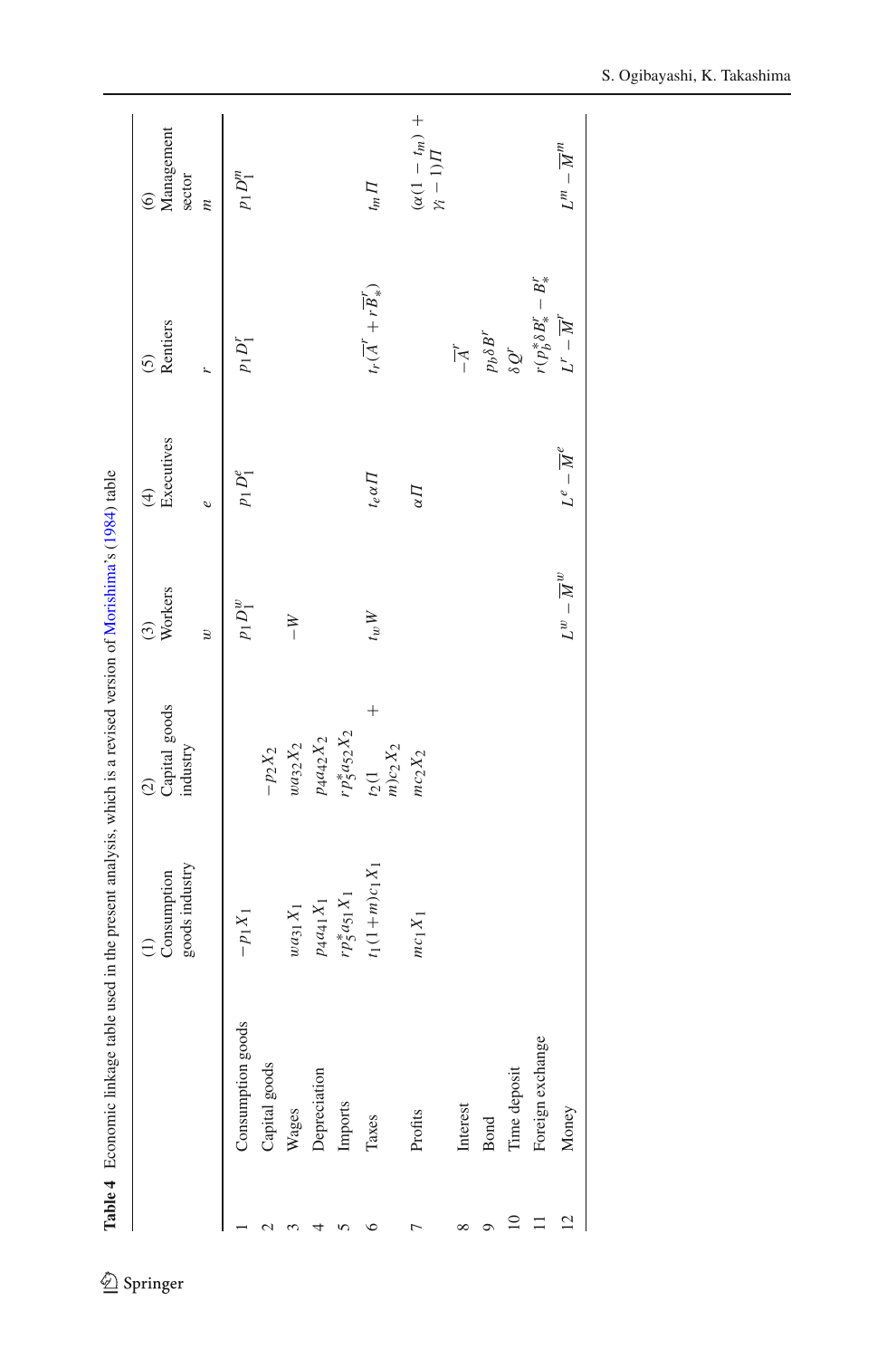|                | Investment sector<br>$\widehat{C}$          | (8)<br>Foreign trade                              | $(9)$<br>Government                | $(10)$<br>Bank                          | Central bank<br>$\left(11\right)$                                                 | $(12)$<br>Foreign exchange<br>stabilization fund |
|----------------|---------------------------------------------|---------------------------------------------------|------------------------------------|-----------------------------------------|-----------------------------------------------------------------------------------|--------------------------------------------------|
|                |                                             |                                                   | $\infty$                           | ς                                       | $\circ$                                                                           | S                                                |
|                |                                             |                                                   |                                    |                                         |                                                                                   |                                                  |
|                | $p_2I_2$                                    | $\begin{array}{l} p_1 E_1 \\ p_2 E_2 \end{array}$ | $(1 - \eta)G_1$<br>$(1 - \eta)G_2$ |                                         |                                                                                   |                                                  |
|                |                                             |                                                   | $wN^g$                             | $wN^b$                                  |                                                                                   |                                                  |
|                | $H -$                                       |                                                   |                                    |                                         |                                                                                   |                                                  |
|                |                                             | $-rp_5^{\ast}F$                                   |                                    |                                         |                                                                                   |                                                  |
|                |                                             |                                                   | $-7$                               |                                         |                                                                                   |                                                  |
|                |                                             |                                                   | $\eta(G_1+G_2)$                    |                                         |                                                                                   |                                                  |
| ${}^{\circ}$   | $-\gamma_i \frac{\Pi}{L} \mu - \frac{1}{L}$ | $-\overline{B}^f$                                 | $-\overline{B}^g$                  | $\frac{1}{4}$                           |                                                                                   |                                                  |
| $\circ$        | $p_b \delta B^i$                            | $p_b \delta B^f$                                  | $p_b \delta B^g$                   | $p_b \delta B^b$ $\delta \mathcal{Q}^b$ | $\begin{array}{l} -\overline{A}^c \\ \\ p_b \delta B^b \\ \delta Q^b \end{array}$ |                                                  |
| $\approx$      |                                             |                                                   |                                    |                                         |                                                                                   |                                                  |
|                |                                             | $r(D_{\S}^f-S_{\S}^f)$                            |                                    |                                         |                                                                                   | $rD_{\varphi}^{s}$                               |
| $\overline{c}$ | $L^i - \overline{M}^i$                      |                                                   |                                    | $L^b-\overline{M}^b$                    | $- \delta M^c$                                                                    | $-\delta M^s$                                    |

Table 4 continued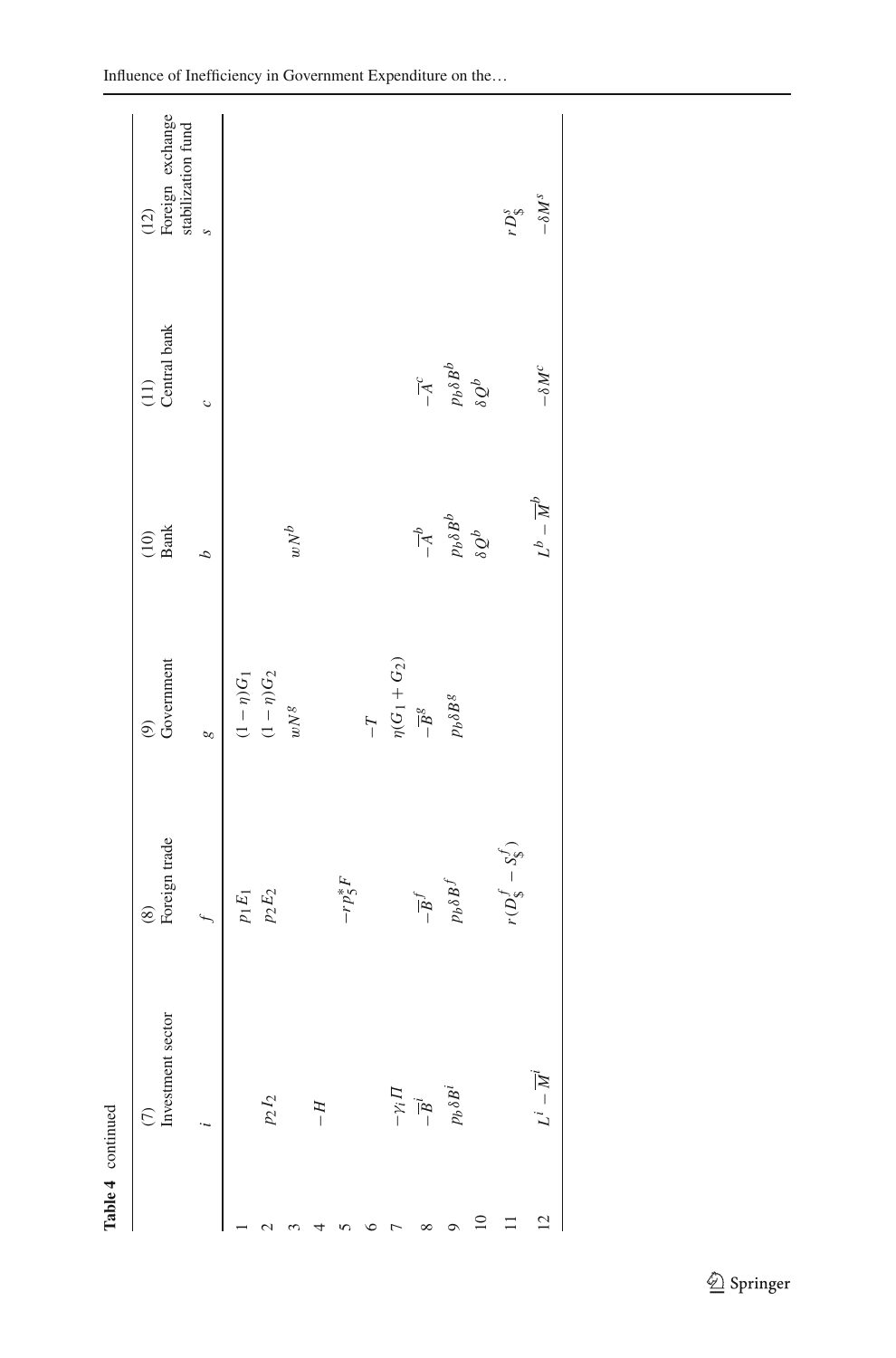account the inefficiency in government expenditure, and assume that the budget for public investment does not affect public spending based on tax revenue. Under these assumptions, if the amount of public investment and the inefficiency in government expenditure are denoted by  $\Delta G_2$  and  $\eta$  respectively, the government's consumption in directly purchasing capital goods is represented by  $(1-\eta)\Delta G_2$  while  $\eta \Delta G_2$  represents the government's transfer payment in the form of a firm subsidy that might be added to the firm's earnings surplus. In addition, it is assumed that  $\beta$  times  $\eta \Delta G_2$  is used for the investment by firms.

Under these assumptions, the increased increments of the total demand for capital goods and consumption goods are given in Eqs.  $(5)$  and  $(6)$ , respectively, where  $p_1 \Delta D_1^w$  is the increased increment of the total demand for consumption goods by the workers and  $p_1 \Delta D_1^e$  is the increased increment of the total demand for consumption goods by the executives.

<span id="page-17-0"></span>
$$
p_2 \Delta X_2 = \beta \eta \Delta G_2 + (1 - \eta) \Delta G_2 \tag{5}
$$

$$
p_1 \Delta X_1 = p_1 \Delta D_1^w + p_1 \Delta D_1^e \tag{6}
$$

The increased demands by workers and executives are given in Eq. [\(7\)](#page-17-1), where Δ*W* and  $\Delta \Pi$  are the increased incomes of workers and executives, respectively; these are given in Eq. [\(8\)](#page-17-1), as the sum in each of rows 3 and 7 is zero.

<span id="page-17-1"></span>
$$
p_1 \Delta D_1^w = c_w (1 - t_w) \Delta W, \ p_1 \Delta D_1^e = c_e (1 - t_e) (1 - t_m) \alpha \Delta \Pi
$$
\n(7)

$$
\Delta W = w a_{31} \Delta X_1 + w a_{32} \Delta X_2, \Delta \Pi = mc_1 \Delta X_1 + mc_2 \Delta X_2 + \eta \Delta G_2
$$
 (8)

Substituting Eqs. [\(7\)](#page-17-1) and [\(8\)](#page-17-1) into Eq. [\(6\)](#page-17-0), the increased demand of consumption goods is given in Eq. [\(9\)](#page-17-2).

<span id="page-17-2"></span>
$$
p_1 \Delta X_1 = \frac{b'_2}{1 - b_1} p_2 \Delta X_2
$$
  
where,  $b_1 = c_w (1 - t_w) \frac{w}{p_1} a_{31} + c_e (1 - t_e) (1 - t_m) \alpha m \frac{c_1}{p_1}$   

$$
b'_2 = c_w (1 - t_w) \frac{w}{p_2} a_{32} + c_e (1 - t_e) (1 - t_m) \alpha \left\{ m \frac{c_2}{p_2} + \frac{\eta}{1 - (1 - \beta)\eta} \right\}
$$
(9)

Equation [\(9\)](#page-17-2) represents the increased demand in the consumption goods industry that is induced by the increase in demand in the capital goods industry, which in turn stems from public investment.

The increase in GDP on account of public investment is calculated as the sum of the increased demand in both the consumption and capital goods industries, minus the total payment for imported materials as given in Eq. [\(10\)](#page-18-0), where  $\mu_1$  and  $\mu_2$  are the ratios of the cost of imported materials to the prices of consumption goods and capital goods, respectively.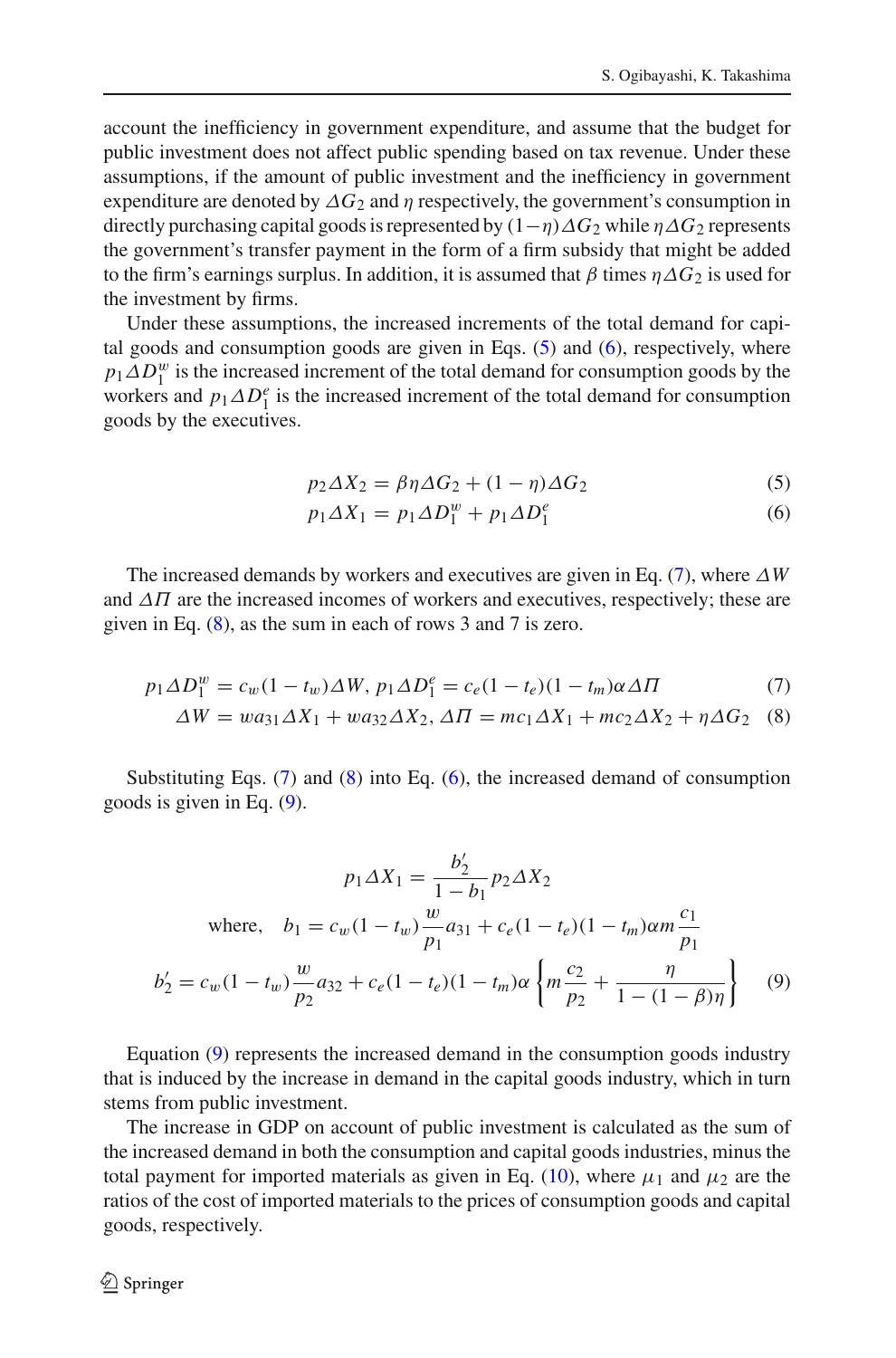<span id="page-18-0"></span>
$$
\Delta Y = \left\{ (1 - \mu_1) \frac{b_2'}{1 - b_1} + (1 - \mu_2) \right\} p_2 \Delta X_2,
$$
  
where  $\mu_1 = r \frac{p_5^*}{p_1} a_{51}, \mu_2 = r \frac{p_5^*}{p_2} a_{52}$  (10)

Substituting Eq.  $(5)$  into Eq.  $(10)$ , the multiplier of public investment is given in Eq. [\(11\)](#page-18-1).

<span id="page-18-1"></span>
$$
\frac{\Delta Y}{\Delta G_2} = \left\{ (1 - \mu_1) \frac{b_2'}{1 - b_1} + (1 - \mu_2) \right\} \{1 - (1 - \beta)\eta\}
$$
(11)

### **5.2 Multiplier of Public Investment for Capital Goods Under a Balanced Budget Condition**

When part of the funds required for public investment  $\gamma \Delta G_2$ , where  $\gamma = 0 - 1$ , is financed by tax revenue, government consumption other than the investment decreases by  $\gamma \Delta G_2$ , resulting in a decrease in the multiplier of public investment. Let the government consumption based on the tax revenue be efficiently conducted in the consumption goods market. Equations  $(6)$  and  $(11)$  are then revised as Eqs.  $(12)$  and [\(13\)](#page-18-2) respectively.

<span id="page-18-2"></span>
$$
p_1 X_1 = p_1 \Delta D_1^w + p_1 \Delta D_1^e - \gamma \Delta G_2
$$
\n
$$
\frac{\Delta Y}{\Delta G_2} = \left\{ (1 - \mu_1) \frac{b_2^w}{1 - b_1} + (1 - \mu_2) \right\} 1 - (1 - \beta)\eta,
$$
\nwhere

\n
$$
b'' = b' - \frac{\gamma}{\{1 - (1 - \beta)\eta\}}
$$
\n(13)

### **5.3 Approximate Numerical Values of the Multiplier of Public Investment**

Assuming typical values for the parameters included in Eq. [\(7\)](#page-17-1), the numerical values of the multiplier of public investment can be estimated for various influential factors, such as the inefficiency in government expenditure, the proportion of profits distributed to executives,  $\beta$  in Eq. [\(11\)](#page-18-1), and  $\gamma$  in Eq. [\(13\)](#page-18-2). The assumed parameter values are set to be essentially the same as those employed in Morishima's analysis so that the calculated multiplier can be easily compared with that of Morishima, which corresponds to the case of 0% inefficiency (see [Morishima 1984\)](#page-27-7).

Let the workers' marginal propensity to consume  $(c_w)$  be 0.9 and the executives' marginal propensity to consume  $(c_e)$  be 0.4. The income tax rate is assumed to be 20% for both workers and executives. Both the indirect-tax rate on consumption goods and that on capital goods are 5% (i.e.,  $t_1 = t_2 = 0.05$ ), while the rate of mark-up (*m*) is 30%. Supposing that the capital goods industry is more labor-intensive than the consumption goods industry, let us assume that the wages per unit of output in the capital goods industry amount to 50% of the price of the product, while the same figure is only 40% in the consumption goods industry (i.e.,  $wa_{31}/p_1 = 0.4$  and  $wa_{32}/p_2 = 0.5$ ). Given these numerical values, we can calculate both  $c_1/p_1$  and  $c_2/p_2$  as being 0.73.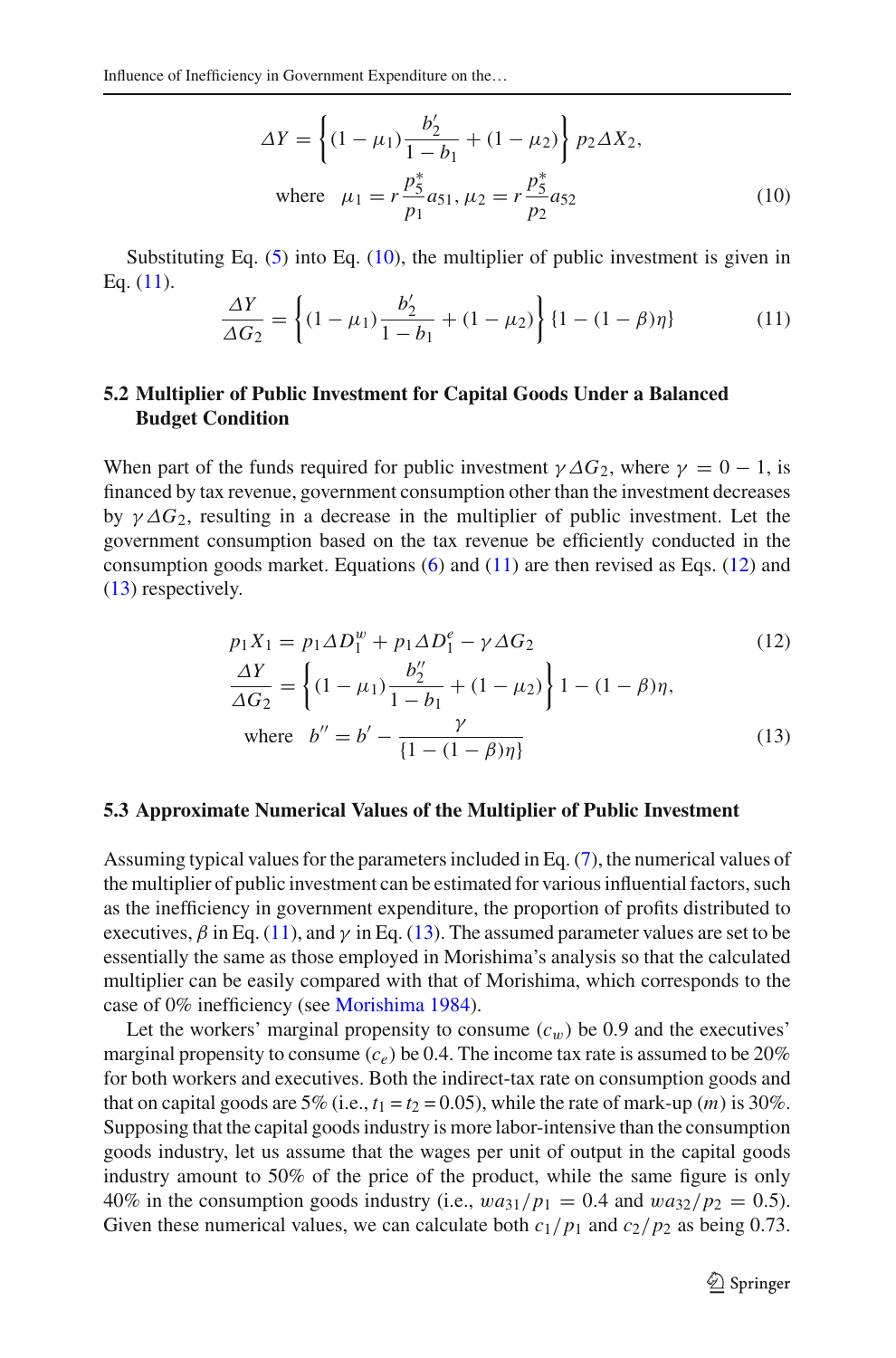

<span id="page-19-0"></span>**Fig. 7** Influences of inefficiency in government expenditure and the proportion of profits directed to executive compensation;  $\beta = 0$ 

In addition, let each industry's marginal propensity to import with respect to its output be 10% (i.e.,  $\mu_1 = \mu_2 = 0.1$ ).

Given these numerical values (see [Morishima 1984](#page-27-7)), we can calculate the multiplier of public investment for various values of its influential factors.

Figure [7](#page-19-0) shows the multiplier of public investment as a function of the degree of inefficiency in government expenditure for various values of the proportion of profits to be distributed to executives  $\alpha$ , assuming that  $\beta$  equals zero.

Let us first calculate the multiplier of public investment using Eq. [\(11\)](#page-18-1) for the case where all required funds are financed by the government.

Figure [7](#page-19-0) shows that the multiplier of public investment is greatly affected by the degree of inefficiency in government expenditure. The multiplier can be  $\lt 1$  if the inefficiency in government expenditure is 30% or higher. The proportion of profits to be distributed to executives  $\alpha$  also affects the multiplier, but the degree of its influence is not overly large. The reason why the multiplier increases with an increase in  $\alpha$  is that the part of the surplus earnings of a firm distributed to the executives increases the total demand for consumption goods from the executives.

It is noted in Fig. [7](#page-19-0) that the multiplier is around 1.4 when the inefficiency in government expenditure is zero; this value is similar to that in Morishima's analysis, and is much smaller than the inverse of the marginal propensity to save. This is because the net influence of investment in GDP is reduced on account of the payment of taxes, the accumulation of surplus earnings by firms, and payments for imported materials. However, these factors cannot on their own account for a multiplier that is  $\leq 1$ . We also note that in the case of Morishima's analysis, wherever the inefficiency in public investment is not taken into account, the multiplier of public investment in the capital goods industry is the same as the multiplier of investment made by the firms, as far as investment in the capital goods industry is concerned. In other words, there is no difference between the investment in the capital goods industry made by the government versus that made by private firms.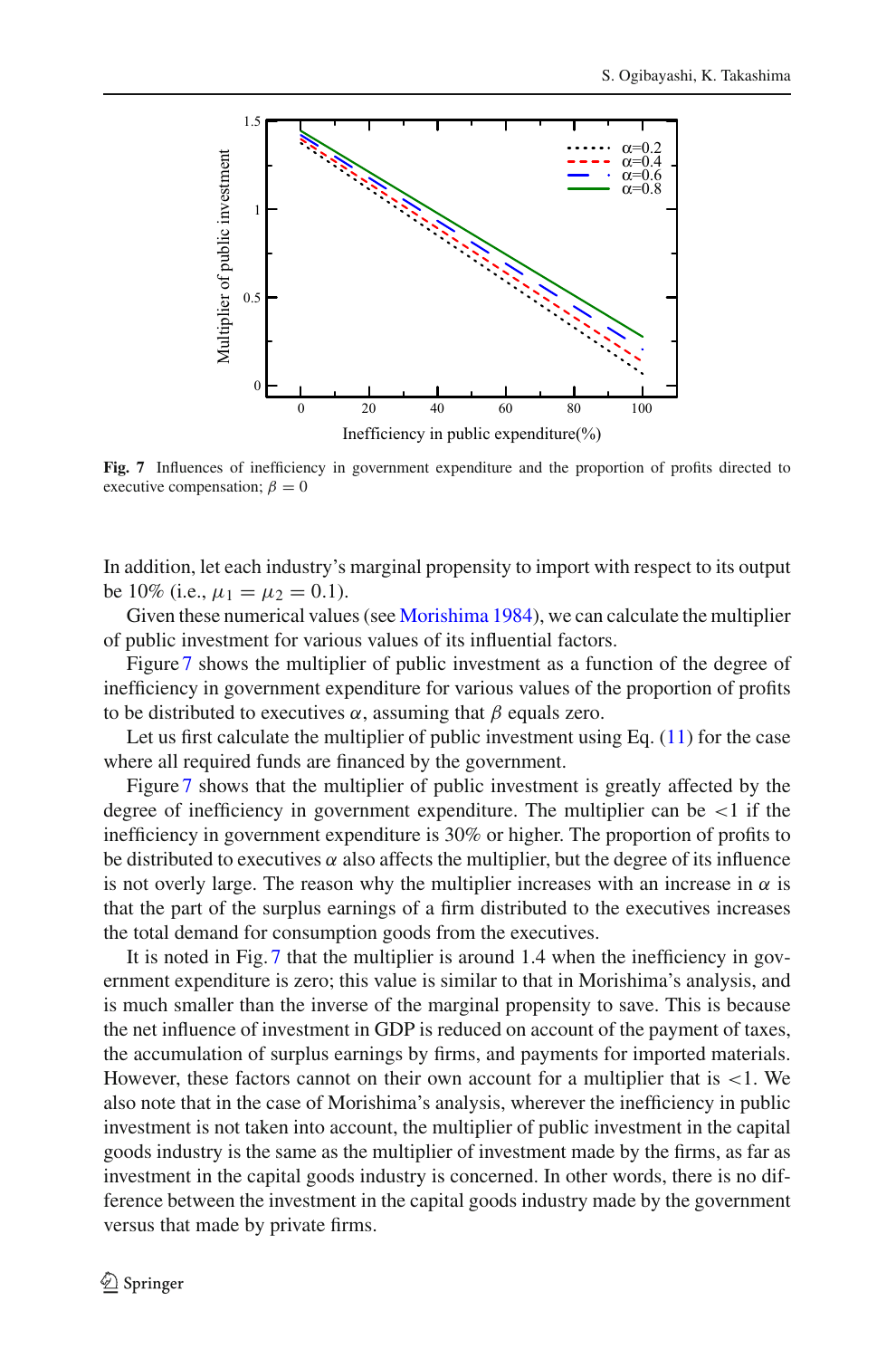

<span id="page-20-0"></span>**Fig. 8** Influence of the inefficiency in government expenditure on the multiplier of public investment and the influence of  $\beta$  in Eq. [\(13\)](#page-18-2);  $\alpha = 0.5$ 

However, it is considered reasonable to consider that there must be great difference between investment by the government and that by private firms; this will be discussed in the next section.

In the case that  $\beta$  times of the funds distributed to the firms by public investment in the form of a firm subsidy is used for firms' investments, the multiplier becomes larger with an increase in the value of  $\beta$  (Fig. [8\)](#page-20-0); additionally, if  $\beta = 1$ , the influence of the inefficiency in government expenditure disappears. This is because when  $\beta = 1$ , all of the funds supplied by public investment—including that distributed to firms—are used for investment in the capital goods industry.

When the funds required for public investment are to some extent financed by tax revenue, the multiplier is greatly reduced (Fig. [9\)](#page-21-0). This result suggests that the main reason for the occurrence of a negative multiplier is that the funds for public investment are not financed 100% by debt; rather, they are financed by tax revenue to some extent.

The calculated multipliers in Figs. [7,](#page-19-0) [8,](#page-20-0) and [9](#page-21-0) appear to be smaller than those obtained in the agent-based simulation described in Sect. [4.](#page-9-2) This is mainly owing to the selection of parameter values and the assumptions made in the mathematical analysis. In the equation-based analysis, we assumed that the prices of consumption goods and capital goods are each unique and constant, and all economic indicators are in equilibrium. Moreover, the dynamic behaviors of the system, such as business cycle, time-dependent funds circulation, and interactions between agents, are not taken into account. Therefore, it is essentially impossible to obtain quantitatively same results for both approaches.

Regarding the selection of parameter values, however, much larger multiplier values can be obtained by adjusting these parameters in the mathematical analysis. Figure [10](#page-21-1) and Fig. [11](#page-22-0) are the calculated results corresponding to Figs. [7](#page-19-0) and [9,](#page-21-0) respectively, when parameter values are adjusted to increase the consumer consumption. This adjustment is conducted by increasing the labor share, increasing the executive's marginal propensity to consume and decreasing the worker's rate of income tax, namely increasing *ce* from 0.4 to 0.9, reducing  $t_w$  from 0.2 to 0.1 and increasing  $w a_{31}/p_1$  and  $w a_{32}/p_2$  to 0.8 in Eq. [\(9\)](#page-17-2).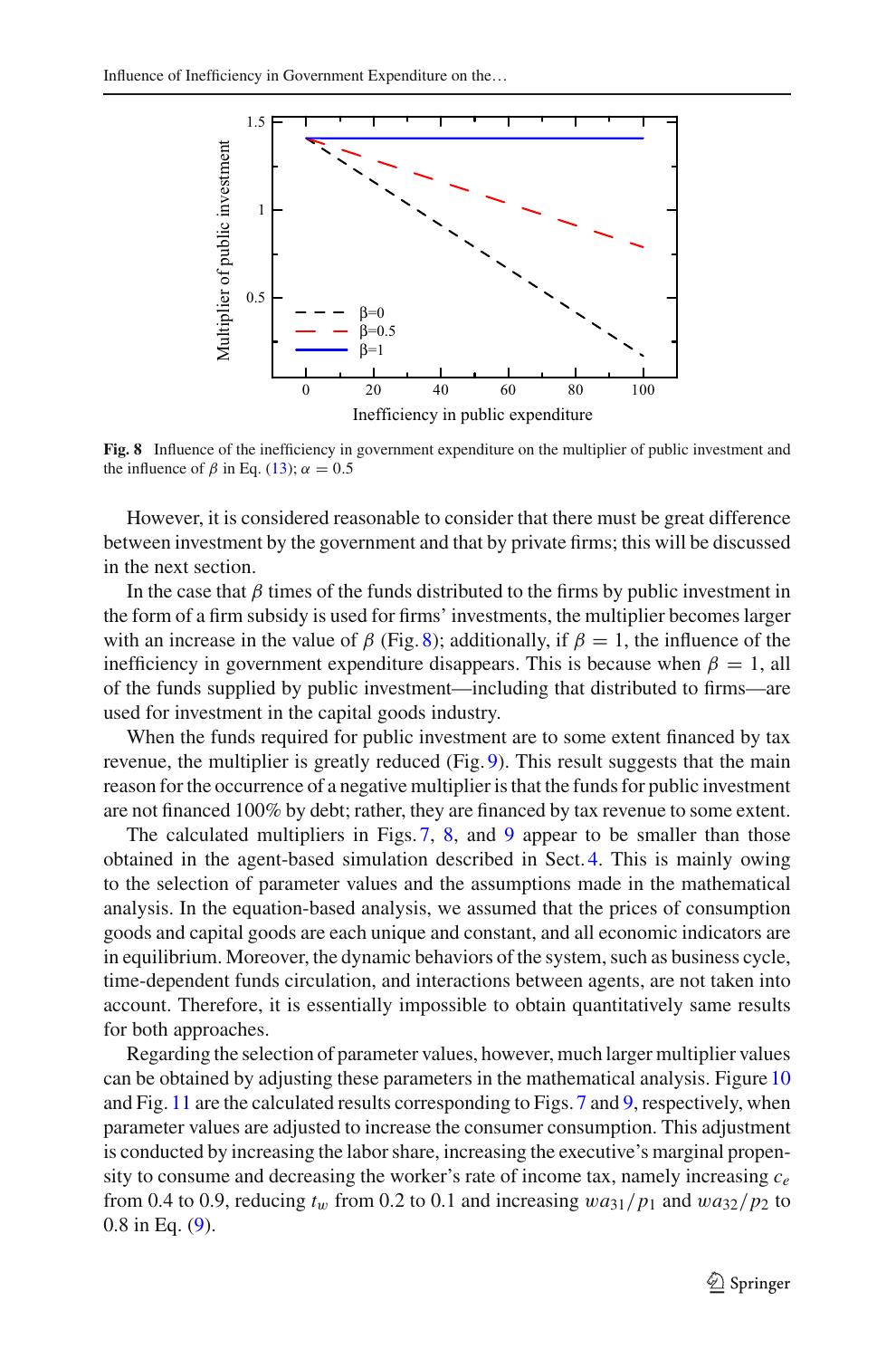

<span id="page-21-0"></span>**Fig. 9** Multiplier as a function of inefficiency in government expenditure, for various degrees of balancedbudget conditions (i.e.,  $\gamma = 1$ : 100% balanced budget,  $\gamma = 0$ : 100% debt financing;  $\alpha = 0.5$ , and  $\beta = 0$ )



<span id="page-21-1"></span>**Fig. 10** Influence of inefficiency in public spending and the proportion of profits directed to executive compensation;  $\beta = 0$ , when adjusting parameter values toward increasing consumer consumption

It is noted that we can obtain much larger multiplier values in the equation-based analysis by adjusting parameter values toward increasing consumer consumption. It is also noticeable that the negative relationship between the multiplier and inefficiency in government expenditure is consistently obtained, regardless of the parameter values.

### **6 Discussion**

# **6.1 Why Does the Multiplier Become So Small and What is the Source of Inefficiency in Government Expenditure in Actual Systems?**

The results of the ABM approach (Figs. [3,](#page-11-1) [4,](#page-11-0) [5,](#page-12-0) [6\)](#page-13-0) and the mathematical model approach (Figs. [7,](#page-19-0) [8,](#page-20-0) [9\)](#page-21-0) in the present study consistently assert that the multiplier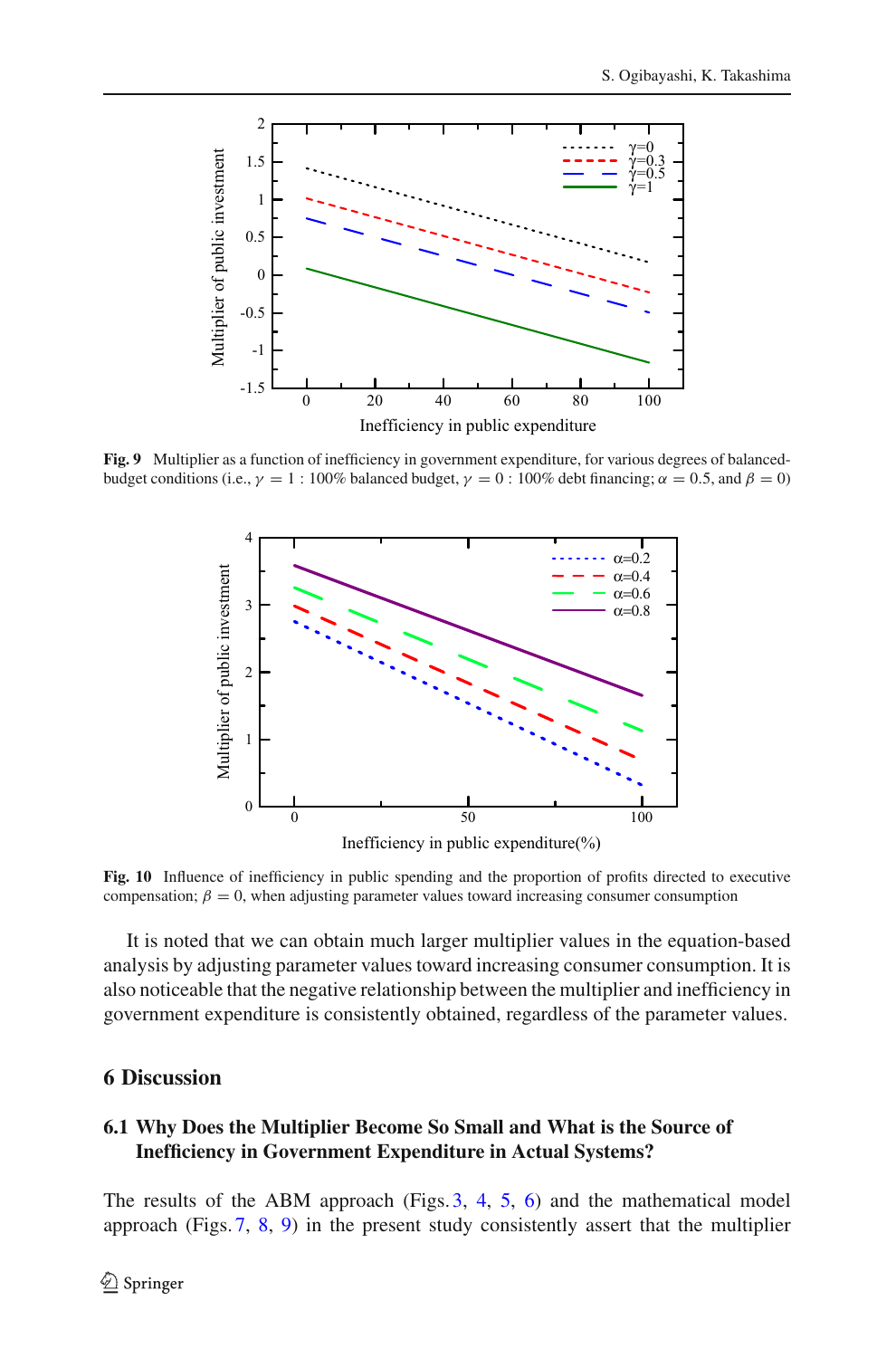

<span id="page-22-0"></span>**Fig. 11** Multiplier as a function of inefficiency in government expenditure, for various degrees of balancedbudget conditions (γ), when adjusting parameter values toward increasing consumer consumption ( $\alpha = 0.5$ , and  $\beta = 0$ )

of public investment is greatly affected by inefficiency in government expenditure. The inefficiency in public expenditure is defined in the present study as the ratio of government expenditure for firm subsidies to the total amount of public spending. As explained in Fig. [4,](#page-11-0) a part of the funds thus transferred to the firms as a result of inefficient government expenditure flows into the bank in the form of increasing firms' deposit or decreasing the loan balance, reducing the money stock in the market and thus the multiplier. Therefore, the direct answer to the question of why the multiplier can fall below 1 is that the influence of public investment on the economy is greatly deteriorated by inefficient government expenditure, because the funds transferred to firms due to inefficient government expenditure are likely to be saved in the bank as surplus earnings, and not be used to finance economic activities, decreasing the money stock in the market.

Another question then arises: why is government expenditure likely to be inefficient? As mentioned in Sect. [5,](#page-12-1) there must be a great difference between the government and private firms, in terms of their investment. A big difference between them is thought to be that the government has less incentive to minimize its cost than private firms. The payment made by the government to purchase goods or services is likely to exceed its actual economic value. The difference between them is something like a transfer payment to the firms or a firm subsidy that bears no restriction on its use. This increases the degree of inefficiency in government expenditure and decreases the multiplier, as indicated in Fig. [7.](#page-19-0)

Transfer payments to firms (such as firm subsidies) are made in a variety of ways under the mask of economic policy packages such as industrial promotion and the protection of domestic industry. These include direct transfer payments to firms for specific economic activities, in the case of the privatization of a government's specific function; the government's selling of public assets to firms at a price lower than the market value, where the difference corresponds to the firm subsidy in the present study; preferential treatment by the government toward a specific firm or business field (i.e.,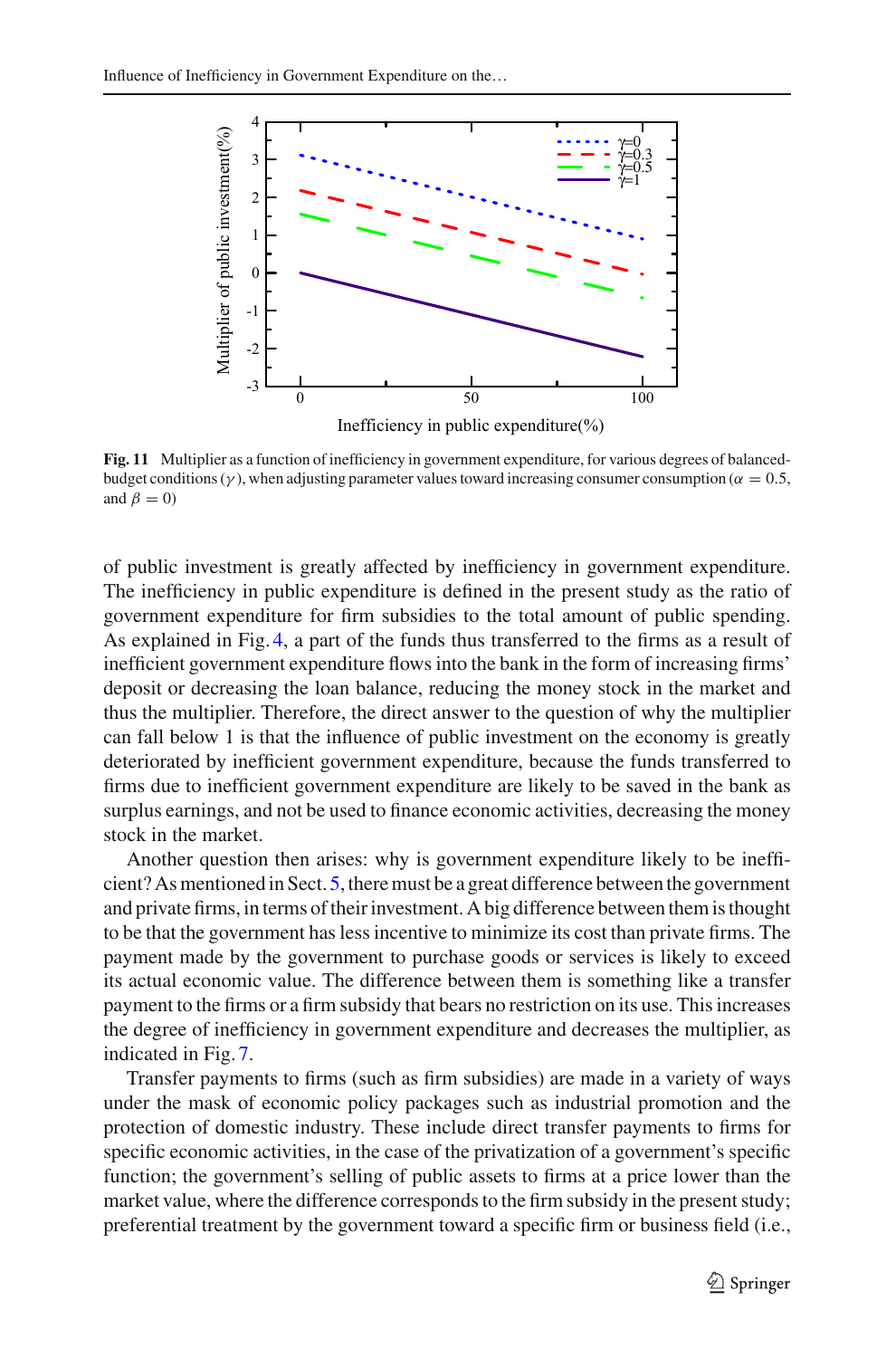so-called rent-seeking); and the public payment of wages or rewards for activities or businesses that have little or no economic value, including firms' indirect payments to individuals or other firms from subsidized funds.

These kinds of transfer payments are not likely to be criticized, as they are often conducted nominally as policies by which to promote economy or welfare. Nonetheless, it should be noted that if the funds paid by the government to the firms or organizations are larger than the market value of their economic activities, then the difference will correspond to the firm subsidy in the present study, and it will cause inefficiency in government expenditure.

Because the government's role includes the provision of social welfare, some extent of inefficiency in government expenditure is indispensable and must be allowed. What the present study indicates is that if the inefficiency in government expenditure becomes too large, it greatly deteriorates the economy and much effort will be required to keep the inefficiency as low as possible from the view point of promoting the economy.

The inefficiency in government expenditure as defined in the present study can hardly be verified in an actual economy, according to government accounting data, because it would be difficult, after all, to compare government payments to corresponding market values. It is well known, however, that public investment often makes a very small economic impact. In addition, the literature asserts that the multiplier of public investment in the actual economy often has a very small value—sometimes <1. The results of the present study indicate that these facts can be effectively understood by introducing the idea of inefficiency in government expenditure. Such inefficiency is considered the main reason why multipliers are often so small, compared with the value expected by virtue of the marginal propensity to consume.

Based on the aforementioned discussion, we can say that the influence of inefficiency in government expenditure on the multiplier of public investment offers important real-world implications. It may explain, for example, why the repetition of public investment in Japan since the collapse of the bubble economy in 1989 has had little influence in stimulating the Japanese economy, even as the balance of government bonds there has increased. It may also explain why small-government policies in the United States and the United Kingdom in the 1980 s were effective. It may also explain why the multiplier of public investment is smaller than that of government consumption, which was pointed out by [Perroti](#page-27-5) [\(2004\)](#page-27-5); i.e., compared with the case of steadily operating government consumption, the government has less incentive to minimize costs in the case of public investment because it may be that public investment is likely to be subject to political pressure.

# **6.2 Reason for the Quantitative Difference in the Calculated Multipliers Between ABM and Mathematical Model Approaches**

The ABM and mathematical model approaches consistently show that the multiplier strongly depends on the inefficiency in government expenditure. The two approaches are thus in good agreement qualitatively. From the viewpoint of the quantitative agreement of the two approaches, however, the multiplier obtained in the ABM approach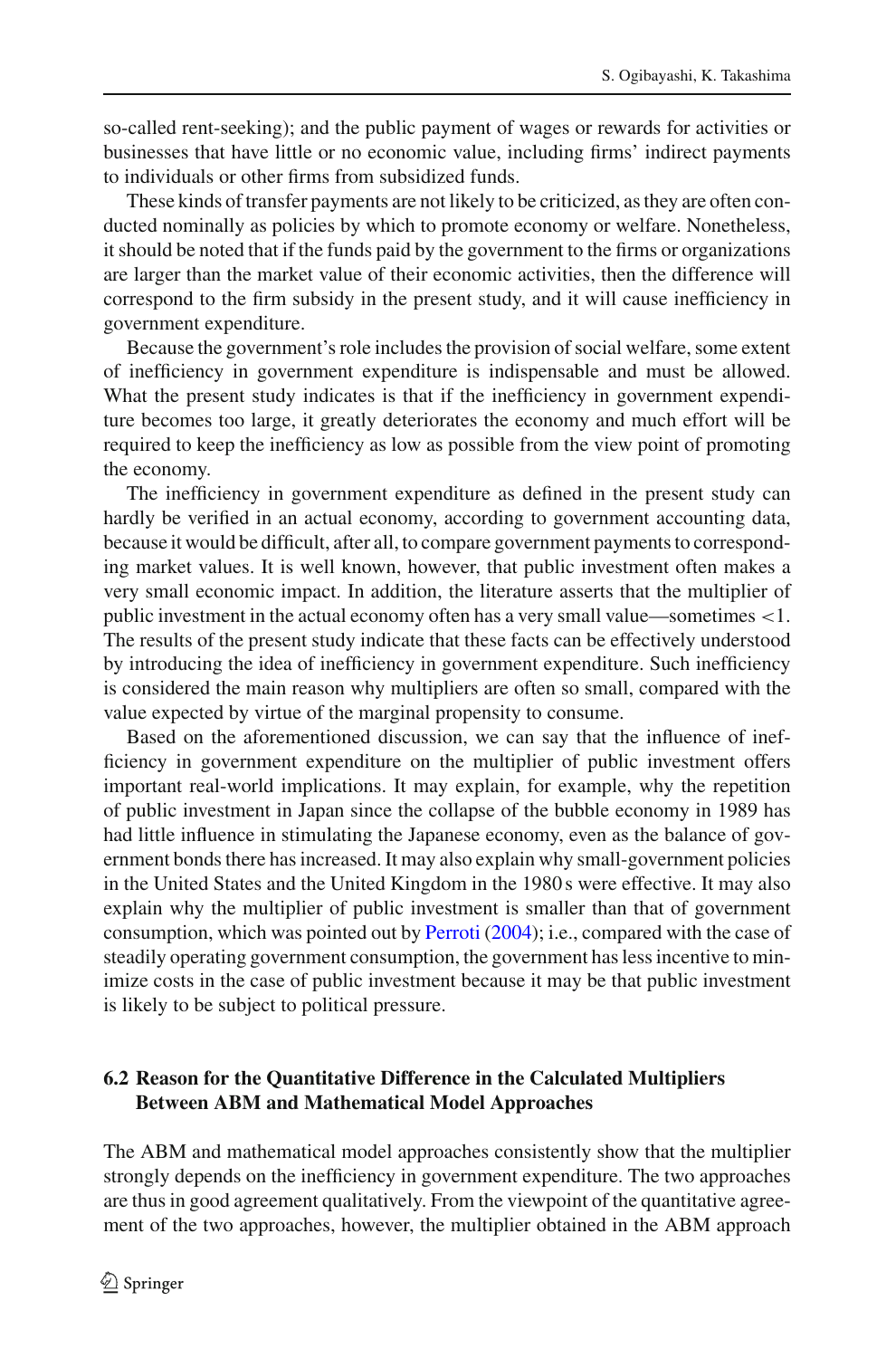is much larger than that obtained in the mathematical approach. The basic reason for this difference is the differences in the preconditions of the model and the selection of parameter values. In the case of ABM, macro phenomena or values of state variables such as the fund circulation, business cycle, prices of products, and demand and supply of products are endogenously and dynamically determined as a result of interactions between objects in the system. The multiplier is affected by these factors as well as parameter values. In the case of the mathematical model approach, fund circulation is assumed to be in equilibrium and independent of time and the price of the product is exogenously determined by the rate of mark-up. In addition, in the present study, parameter values are set to be the same as those assumed in Morishima's analysis. If parameter values such as the rate of mark-up and the marginal propensity to consume are changed in the mathematical model approach, it was found that a multiplier  $>2$ can also be obtained. Similarly, the calculated multiplier could be smaller in the ABM approach if parameter values are adjusted.

There thus remains much work to be done for the two approaches to quantitatively agree, which is not the aim of the present study. The aim of the present study is to clarify why the multiplier of public investment can be smaller than 1 or even negative. In this respect, what is important in the present study is that the results of the two approaches consistently show that the multiplier decreases greatly with an increase in the inefficiency in government expenditure and that the multiplier can be  $\lt 1$  when the inefficiency is large enough.

# **6.3 Indispensable System Structure for Reproducing a Multiplier That has a Value** *<***1**

The agent-based model used in the present study comprises 150 consumers, 37 producers, a bank and a government, the system structure of which is the same as that of the model that reproduces the positive effect of tax reductions on income and corporate tax. Although this model may appear overly complicated to some, we believe that this system structure is almost indispensable for a model including a government role. This is because it also includes essential structures for reproducing the fundamental behavior of the macroeconomic system, such as fund circulation, price equilibrium, supply chain, the endogenous occurrence of firm investment as well as bank financing, and business cycles, in addition to the positive effect of tax reduction. Here the system structure is defined as a set of agents and other including objects in the system, their behavioral rules and the field where they develop their activities. For example, executive compensation and inefficiency in government expenditure are necessary to reproduce the positive effect of corporate tax reduction, and the positive effect of tax cuts in both income tax and corporate tax, respectively. The set of behavioral rules for the production and pricing strategies of producers, as well as those regarding the buying strategies of consumers, are essentially indispensable for reproducing endogenous price equilibrium. Moreover, the bonus is thought to be essential to reproducing stable fund circulation, at least in the case of a limited number of agents (please see [Ogibayashi and Takashima 2009,](#page-27-13) [2013](#page-27-10), [2014](#page-27-11)).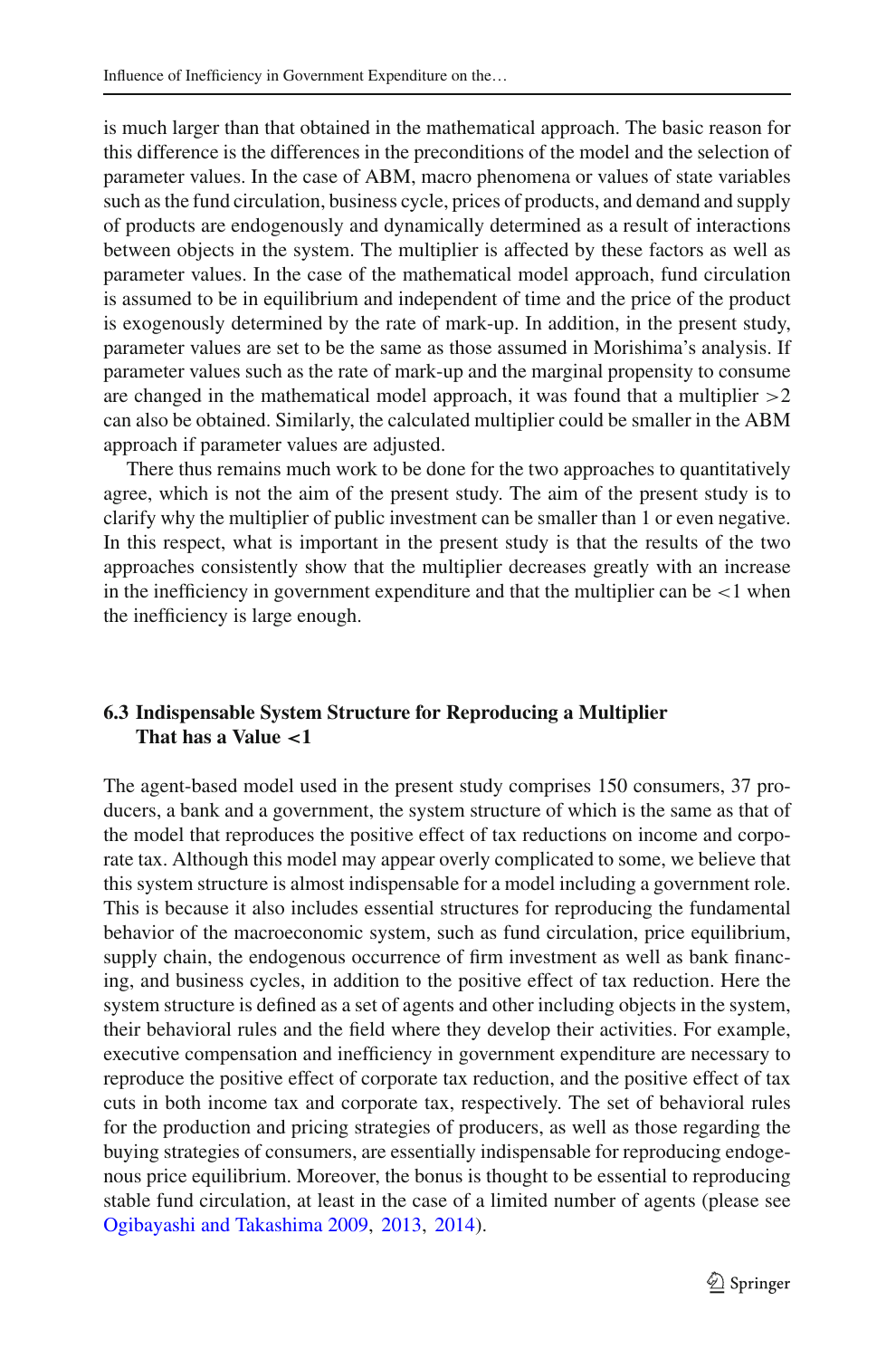We then ask, what is the system structure indispensable to reproduce a multiplier with a value of  $\langle 1$ ? Answering this question might mean simplifying the model by removing factors one by one. Strictly speaking, this is future work. In the present study, however, it is almost possible to answer this question, because the results obtained from ABM and mathematical approaches agreed qualitatively, as they both consistently show a negative relationship between the multiplier and inefficiency in government expenditure.

Therefore, the indispensable system structure for reproducing a multiplier with a value less than one is that which includes inefficient government expenditure, as well as most of the other factors included in the present model. Additionally, although the interest rate is believed to play a significant role in the macroeconomy, interest rate flexibility is not considered necessary. It should be noted that qualitatively, the same results were obtained using the ABM approach, in which the interest rate is assumed to be constant, and the mathematical model approach, in which the interest rate is not considered. This suggests that the effect of interest rate on the multiplier is negligible compared with the effect of inefficiency in government expenditure. We shall discuss the effect of interest rate in more detail in the next section.

#### **6.4 Effect of Interest Rate Flexibility on the Multiplier of Public Investment**

Do the arguments made in the present study hold if the interest rate changes in response to deposits?

In the present study, the interest rate is assumed to be constant at 3%. This section discusses the effect of interest rate flexibility on the multiplier of public investment. It should be considered whether the negative influence of the inefficiency in government expenditure on the multiplier could become smaller than that estimated in the present study, if the interest rate is assumed to decrease temporarily in response to an increase in deposits caused by government subsidy. The reduction in interest rate may prompt firms to borrow and take up new investment projects, thus causing the firm's increased deposits to re-enter circulation. This case corresponds to the  $\beta$  larger than 0 in Fig. [8.](#page-20-0) If  $\beta$  times the funds distributed to the firms in the form of a subsidy is consumed for additional investments, the multiplier increases alongside that of the value of  $\beta$ . Therefore, the question is whether with the flexible interest rate, this additional investment could consequently occur because of the decrease in interest rate caused by an increase in the firms' deposits.

The authors' answer to this question is NO. Even though the increase in firm deposits results in a decrease in interest rate, it might not prompt firms to make additional investments. Thus, the effect of interest rate flexibility on the multiplier of public investment is considered to be negligible compared with the effect of inefficiency in government expenditure, the reason for which is discussed below.

In the present study, it is assumed that firms decide to invest primarily on the basis of their total sales (i.e., demand) and secondarily based on Eq. [\(3\)](#page-6-0), which represents the condition of cash flow. Because 50% of required funds for investment are assumed to be financed internally, the condition of Eq. [\(3\)](#page-6-0) is fulfilled in most cases, and therefore the firm's decision on investment is mostly based on expected demand. Thus, the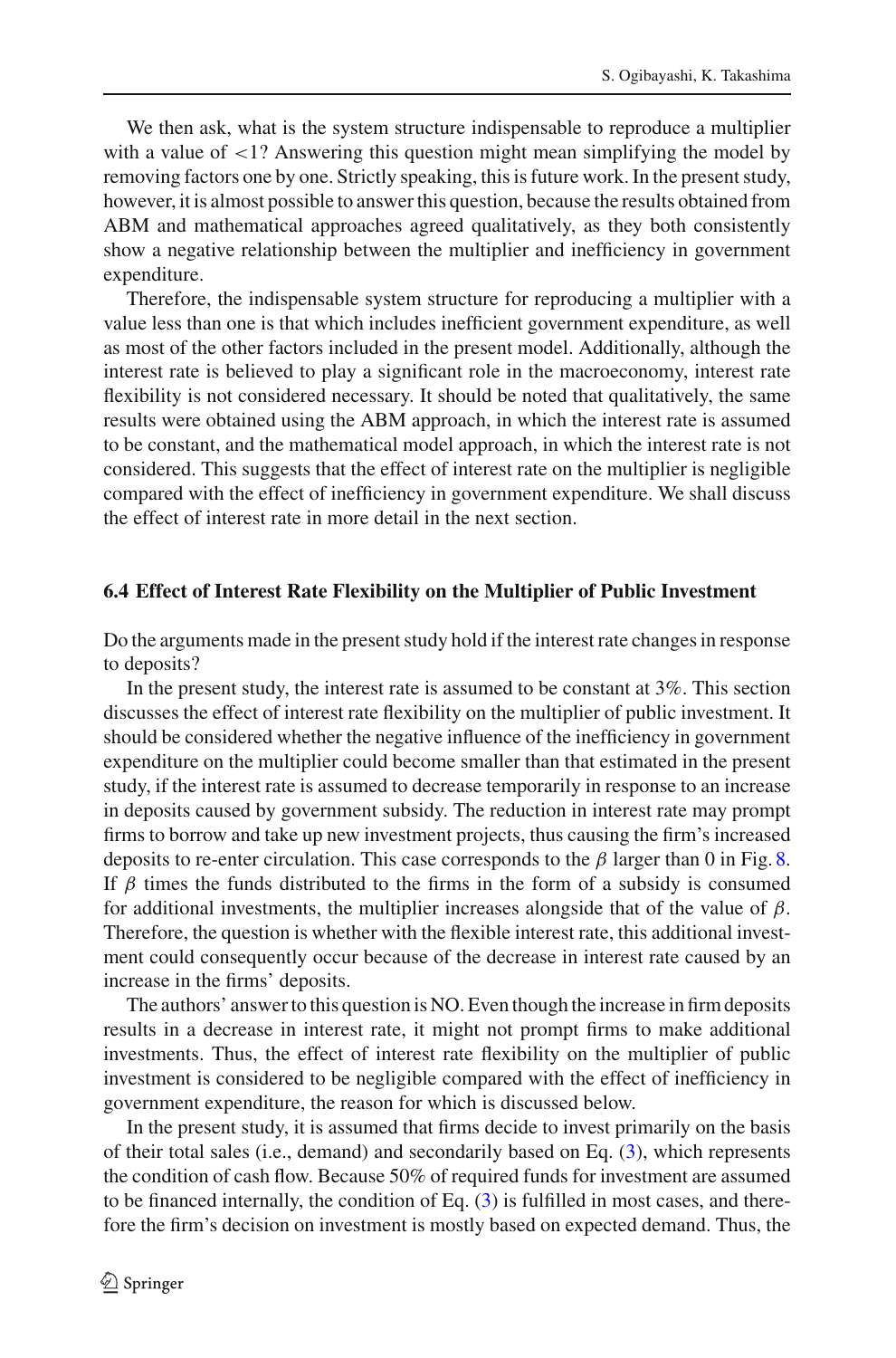effect of interest rate flexibility on the multiplier of public investment is considered negligible in the present model. Subsequently, the next question arises: whether the behavioral rules on the firm's investment assumed in the present model are reasonable.

In general, firms decide to invest on the basis of expected return, which depends on the demand and interest rate. The effect of the interest rate is evaluated by either the discounted present value of the investment, which must be larger than the funds for investment, or the cash flow, which must be positive. Let us assume that required funds for investment *A* are all financed by the bank; equal repayment with interest plan is employed for n years, which is the same as the depreciation period of the equipment; and the value of expected return  $R$  is constant for n years. Then the conditions for the discounted present value of the investment and the cash flow are coincident and approximately represented by  $R/A > (1 + r)/n$ . Let *n* be 10; then, the value of  $(1 + r)/n$  changes only 2% when r is increased from 0.01 to 0.03. As apparent from this example, the influence of interest rate on the decision to invest is negligible compared with the uncertainty of the expected future return. In other words, the decision to invest is primarily made on the basis of demand, and therefore, the effect of interest rate on this decision is considered to be negligible.

The argument stated above seems to be consistent with existing literature. According to questionnaire survey results presented by Oxford [\(Andrews 1940](#page-27-14)), around 80% of the survey respondent firms answered that the interest rate and other factors relating to the cost of borrowing money do not affect their decision making regarding investment. [Haavelmo](#page-27-15) [\(1941\)](#page-27-15) theoretically discussed the effect of interest rate on investment and came to similar conclusions.

Further evidence that the effect of interest rate on investment is negligible is the recent result of the quantitative monetary easing policy promoted by the central bank of Japan. This policy was conducted in an attempt to decrease interest rates, prompt firm investments and to increase consumer price. However, it is noted in the literature [\(Yoshikawa et al. 2015\)](#page-28-1) that this policy does not have any influence on consumer price. This result suggests that the firm's decision making regarding investment is mostly based on demand and interest rate has a relatively minor influence.

From these results, it appears that the most essential factor affecting firm investment is the expected return based on demand. The effect of interest rate on investment decision-making is negligible compared with the uncertainty of expected future return. Therefore, the effect of a flexible interest rate on the firm's investment is considered to be negligible.

# **7 Conclusion**

The present study analyzed the influence of the inefficiency in government expenditure on the multiplier of public investment, through the use of both ABM and a mathematical derivation of the equation for the multiplier of public investment based on an economic linkage table. The results of both approaches indicate that the multiplier of public investment is strongly affected by inefficiency in government expenditure,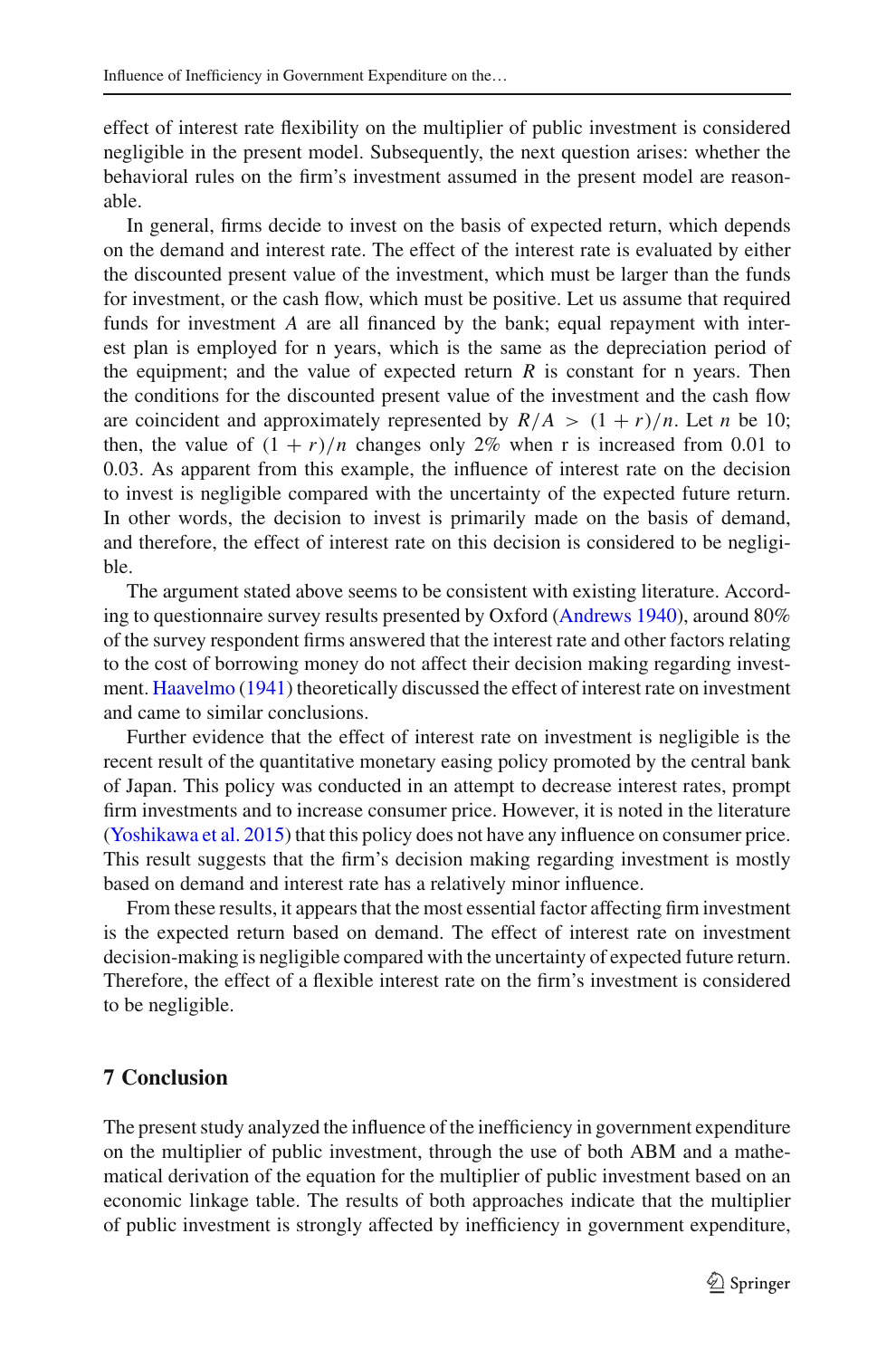which is defined as the ratio of firm subsidies to total government expenditure. In addition, the multiplier of public investment becomes  $\langle 1 \rangle$  when inefficiency is sufficiently large and firms are reluctant to invest. In the case of a balanced-budget condition—where funds for public investment are financed by fiscal tax revenue to some extent—the multiplier can be negative when government expenditures are inefficiently managed.

It is thought that the source of this inefficiency in government expenditure comes from the likelihood of the government having less incentive than firms to minimize costs, and that in some cases, public investment is likely to be subject to political pressure; such conditions may lead to irrational public spending. If government spending is more effectively conducted and costs are minimized while political pressure is resisted, the multiplier of public investment could be expected to be much larger; under such circumstances, it would be possible for public investment to be effective in promoting the economy, while keeping government debt to low levels.

# **References**

- <span id="page-27-14"></span>Andrews, P. W. S. (1940). Further inquiry into the effect of rates of interest. *Oxford Economic Papers*, *3*, 33–73.
- <span id="page-27-1"></span>Baum, A., Poplawski-Ribeiro,M., & Weber, A. (2012). *Fiscal multipliers and the state of the economy*. IMF Working Paper. International Monetary Fund, WP/12/286.
- <span id="page-27-2"></span>Bruckner, M., & Tuladhar, A. (2010). *Public investment as a fiscal stimulus: Evidence from Japan's regional spending during the 1990s*. IMF Working Paper, WP/10/110.
- <span id="page-27-15"></span>Haavelmo, T. (1941). The effect of the rate of interest on investment: A note. *The Review of Economics and Statics*, *23*(1), 49–52.
- <span id="page-27-0"></span>Krugman, P., & Wells, R. (2009). *Economics* (2nd ed.). New York: Worth Publishers.
- <span id="page-27-8"></span>Marks, R. E. (2007). Validating simulation models: A general framework and four applied examples. *Computational Economics*, *30*(3), 265–290.
- <span id="page-27-3"></span>Murata, K., Saito, T., Tanabe, K., & Iwamoto, K. (2005). *The ESRI short-run macroeconometric model of Japanese economy (2005 version)—Basic structure, multipliers, and economic policy analyses*. ESRI Discussion Paper Series No. 152. Economic and Social Research Institute, Cabinet Office, Japan.
- <span id="page-27-7"></span>Morishima, M. (1984). *The economics of industrial society*. Cambridge: Cambridge University Press.
- <span id="page-27-12"></span>Napoletano, M., Roventini, A., & Gaffard, J. L. (2015). *Time-varying fiscal multipliers in an agent-based model with credit rationing*. LEM Working Paper Series, No. 2015/19.
- <span id="page-27-4"></span>OECD. (2009). *The effectiveness and scope of fiscal stimulus*. OECD Economic Outlook, Interim Report March 2009 (pp. 105–150).
- <span id="page-27-13"></span>Ogibayashi, S., & Takashima, K. (2009). Multi-agent simulation of fund circulation in an artificial economic system involving self-adjusted mechanism of price, production and investment. In *2009 fourth international conference on innovative computing, information and control (ICICIC)*, (pp. 1127–1130). IEEE.
- <span id="page-27-10"></span>Ogibayashi, S., & Takashima, K. (2013). Influence of government expenditure policies and tax rate on GDP in an agent-based artificial economic system. In *Agent-based approaches in economic and social complex systems* (Vol. VII, pp. 147–161). Tokyo: Springer Japan.
- <span id="page-27-11"></span>Ogibayashi, S., & Takashima, K. (2014). Influence of corporation tax rate on GDP in an agent-based artificial economic system. In *Advances in computational social science* (pp. 157–173). Tokyo: Springer Japan.
- <span id="page-27-5"></span>Perroti, R. (2004). *Public investment: Another (different) look*. Working Paper no. 277, Universita Bacconi. Via Salasco (pp. 1–47).
- <span id="page-27-6"></span>Sugimoto, A. (2008). Reconsideration of multiplier theory and fiscal policy. *Management Information Research, Setsunan University*, *16*(2), 11–28.
- <span id="page-27-9"></span>Takashma, K., & Ogibayashi, S. (2014). Model structure of agent-based artificial economic system responsible for reproducing fundamental economic behavior of goods market. In *Proceedings of the 5th. World Congress on social simulation* (pp. 40–51).